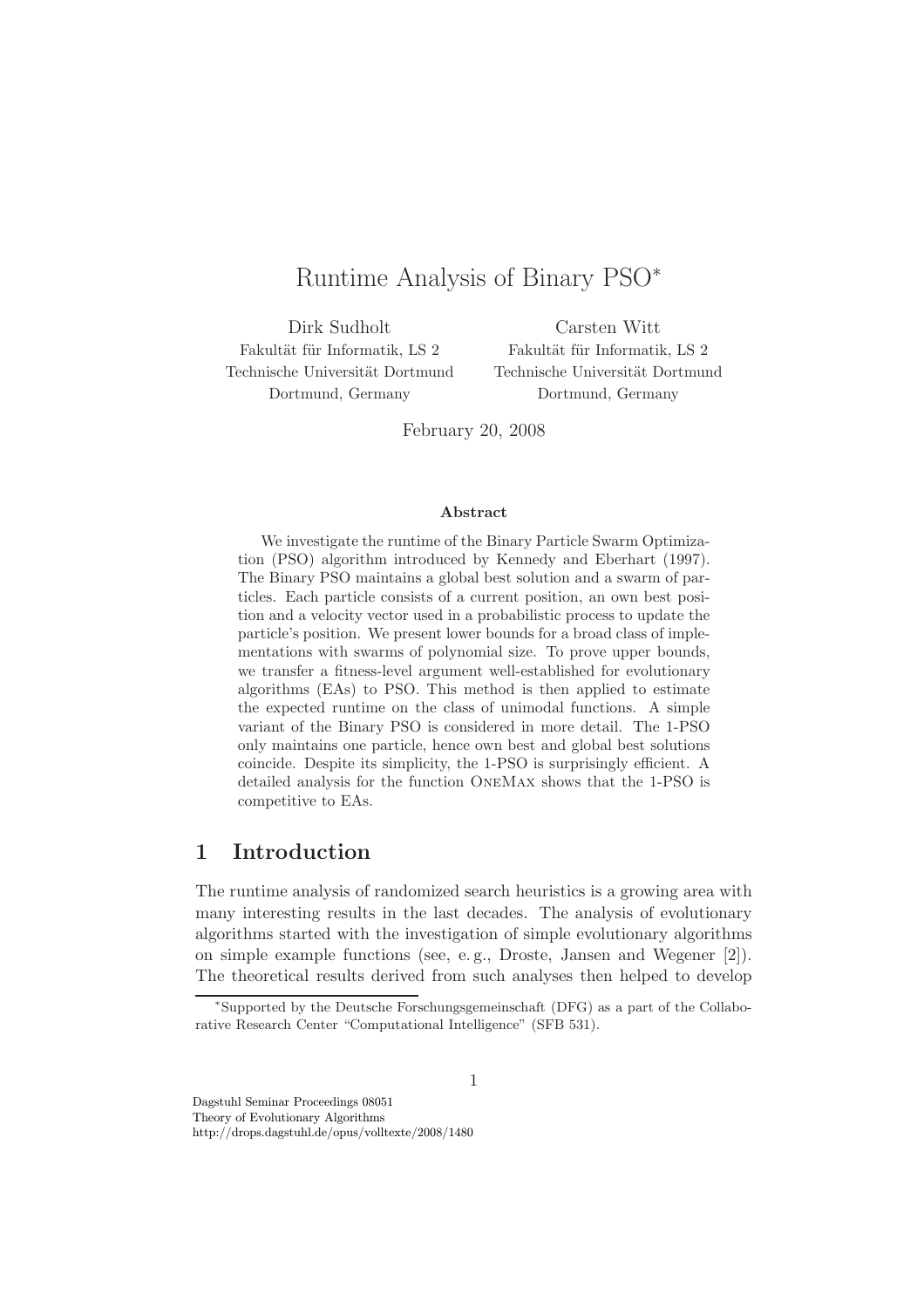methods to analyze more complex evolutionary algorithms on more complex problems. The runtime analysis of evolutionary algorithms can be called a success story since nowadays analyses are possible for many problems from combinatorial optimization. This includes, for example, maximum matchings [3], spanning tree problems [12, 11], matroid optimization [14] as well as the NP-hard partition problem [17].

In recent years, the first runtime analyses on swarm intelligence algorithms have appeared, following a similar approach as taken for the analysis of evolutionary algorithms. Such analyses are, in general, more difficult than for evolutionary algorithms as the probabilistic model underlying swarm algorithms may depend on a long history of past solutions. Regarding ant colony optimization (ACO), first runtime analyses have been presented independently by Gutjahr [4] and Neumann and Witt [13]. Neumann and Witt defined a simple ant algorithm called 1-ANT and analyzed its performance on the function OneMax. It turned out that the 1-ANT is very sensitive to the choice of the so-called evaporation factor that determines the amount of change in the probabilistic model. Similar results for other functions were presented by Doerr, Neumann, Sudholt and Witt [1]. On the other hand, variants of the Max-Min Ant System (MMAS) proved to be quite effective for simple functions (Gutjahr and Sebastiani [5] and Neumann, Sudholt and Witt [10]).

Particle swarm optimization (PSO) is another class of swarm algorithms that is mostly applied in continuous spaces. Originally developed by Kennedy and Eberhart [7], it has become a popular bio-inspired optimization principle in recent years. A comprehensive treatment is given in the book by Kennedy, Eberhart, and Shi [9]. A typical PSO algorithm maintains a swarm of particles where each particle corresponds to a solution of the problem at hand. Each particle moves through the search space according to a certain velocity. In every iteration the velocity of a particle is updated in the direction of its own best solution and the best individual in its neighborhood. This kind of behavior is motivated from social-psychology theory as it combines cognitive and social effects to determine the behavior of each particle.

Kennedy and Eberhart [8] presented a binary version of PSO, called Binary PSO. As in classical PSO, velocities are used to determine the next position of a particle. However, as each bit may only obtain discrete values 0 and 1, velocities are used in a stochastic solution construction process. More precise, the velocity value of a bit determines the probability to set this bit to 1 in the next solution construction. This closely relates to binary ACO algorithms like the 1-ANT or MMAS variants.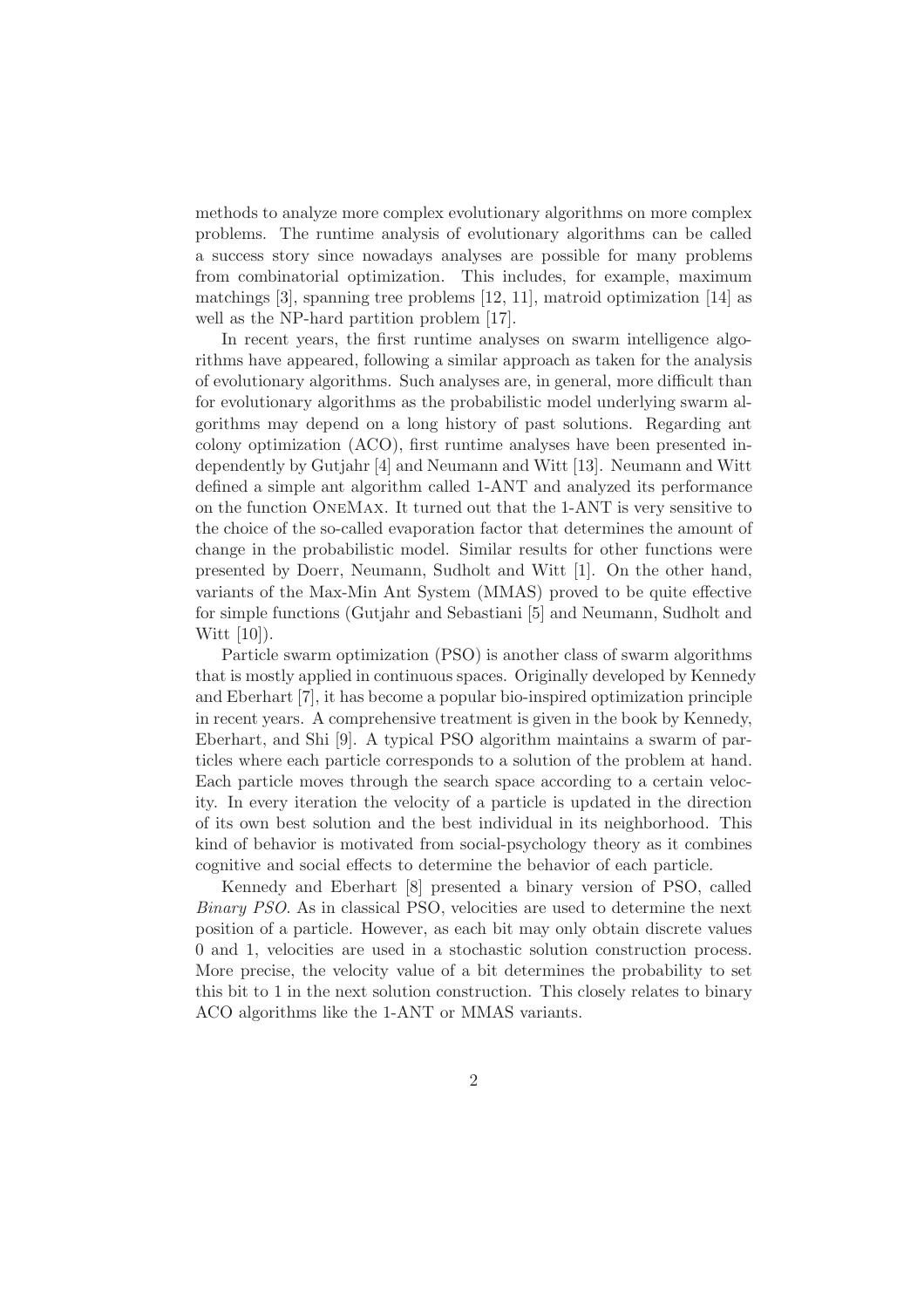Our aim is to develop a theoretical understanding of the Binary PSO, in particular from the perspective of computational complexity. In the original formulation of Binary PSO, all velocities are restricted to an interval of constant range. We prove in Section 2 that the effect on the performance is disastrous if  $v_{\text{max}}$  is fixed while the problem size grows. Instead, we present a formulation of the Binary PSO that is adjusted towards growing problem dimensions.

In Section 3 we present lower bounds on the runtime of Binary PSO. Section 4 shows how fitness-level arguments, a powerful tool for the analysis of evolutionary algorithms, can be used for the analysis of the Binary PSO using only the social component. We examplarily apply this technique to the class of unimodal functions. In Section 5, we consider a specific variant of Binary PSO in more detail. The 1-PSO works with a swarm consisting of only one particle. Despite its simplicity, the 1-PSO turns out to be surprisingly efficient. A thorough analysis on the function OneMax in Section 5 shows that the 1-PSO is competitive to evolutionary algorithms. We conclude in Section 6 with possible directions for future research.

## 2 The Binary PSO

We consider the Binary PSO algorithm by Kennedy and Eberhart [8] for the optimization of pseudo-Boolean function  $f: \{0,1\}^n \to \mathbb{R}$ . Generally, the Binary PSO algorithm maintains  $\mu$  triples  $(x^{(i)}, x^{*(i)}, v^{(i)})$ ,  $1 \le i \le \mu$ , denoted as particles. Each particle i consists of its current position  $x^{(i)} \in \{0,1\}^n$ , its own best position  $x^{*(i)} \in \{0,1\}^n$  and its velocity  $v^{(i)} \in \mathbb{R}^n$ . Note that the velocity is from a continuous domain. In PSO terminology, the three components of a particle are often called vectors. Using the language of optimization, we will refer to particle positions  $x^{(i)}$ ,  $x^{*(i)}$ , and  $x^*$  synonymously as solutions.

The movement for each particle is influenced by the best particle in its neighborhood. Hence, depending on the neighborhood structure, different particles may be guided by different good solutions. In this work, however, we only use the trivial neighborhood consisting of the whole swarm. This means that all particles are influenced by a single global best particle, denoted as  $x^*$ .

The velocities are updates as follows. The velocity vector is changed towards the particle's own best solution and towards the global best solution x ∗ . Using the language of social-psychology, the first component is often called cognitive component and the latter is often called social component.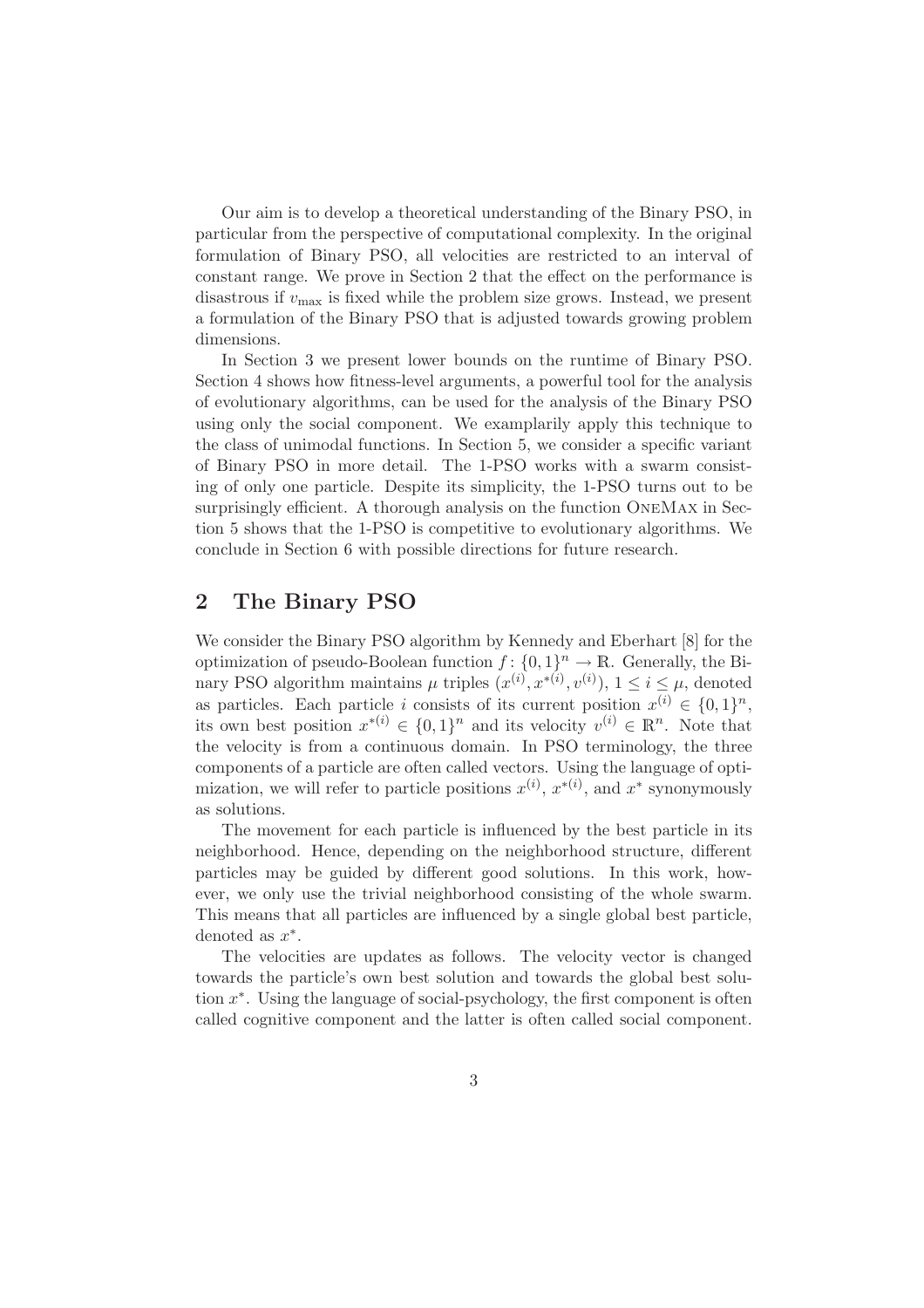

Figure 1: The sigmoid function  $s(v) = \frac{1}{1+e^{-v}}$ .

These impact of these two components is determined by so-called learning factors  $c_1$  and  $c_2$  representing parameters of the system. The factor  $c_1$  is the learning factor for the cognitive component and  $c_2$  is the one for the social component. A common choice for the learning factors is to set  $c_1 = c_2 = 2$ .

We give a precise definition for the Binary PSO algorithm with a swarm size of  $\mu$  and learning factors  $c_1, c_2$ . By lower indices we address the n components of the three parts of the particle.

The algorithm starts with an initialization step (Step 1), where all velocities are set to all-zeros vectors and all solutions, including own best and global best solutions, are undefined, represented by the symbol ⊥. The subsequent loop (Steps 2–5) chooses random scalars  $r_1$  and  $r_2$  anew in each iteration. These values are then used as weights for the cognitive and the social component, respectively. Using the language of evolutionary algorithms, we refer to iterations synonymously as generations.

In Step 3, the velocity is probabilistically translated into a new position for the particle, i. e., a new solution. As proposed in the original formulation, we use the sigmoid function

$$
s(v) := \frac{1}{1 + e^{-v}}
$$

shown in Figure 1. Hence positive velocity components bias the corresponding bit towards 1-values while negative velocities favor 0-values. At velocity  $0^n$ , each bit is completely random, hence the first created solution is uniformly distributed over  $\{0, 1\}^n$ .

Afterwards, the own best and global best solutions are exchanged if the newly constructed solution is better. Note that the selection is strict, i. e., a best solution is only exchanged in case the new solution has strictly larger fitness.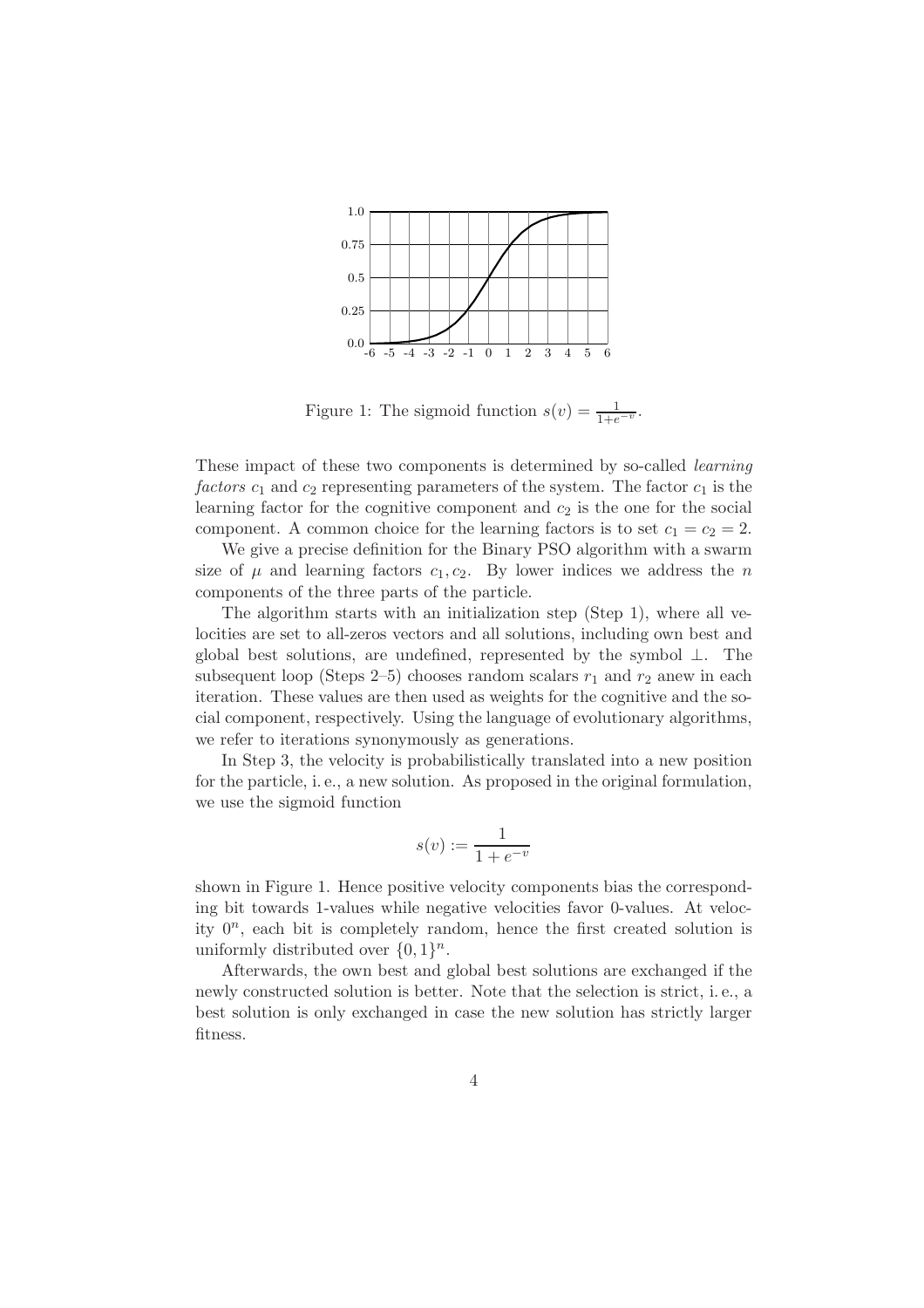In Step 4 the Binary PSO performs some vector arithmetic to update the velocity vectors probabilistically in the direction to the particle's own best solution and the global best solution. To ensure convergence of the heuristic, every velocity vector is bounded componentwise by minimum and maximum values, i. e., to an interval  $[-v_{\text{max}}, v_{\text{max}}]$ . This reflects the common choice of a maximum velocity as studied by Shi and Eberhart [15]. For practical purposes, often velocities in the interval  $[-4, 4]$  are proposed. Since we will however conduct an asymptotic analysis, we allow the maximum velocity to grow with the problem dimension  $n$  and confine the components to logarithmic values by letting  $v_{\text{max}} := \ln(n-1)$ . We will justify this choice later.

#### Algorithm 1 (Binary PSO).

- 1. Initialize velocities with  $0^n$  and all solutions with  $\bot$ .
- 2. Choose  $r_1 \in U[0, c_1]$  and  $r_2 \in U[0, c_2]$ .
- 3. For  $i := 1$  to  $\mu$  do For  $i := 1$  to n do Set  $x_i^{(j)}$  $i^{(j)} := 1$  with probability  $s(v_i^{(j)})$  $\binom{J'}{i},$ otherwise set  $x_i^{(j)}$  $i^{(j)} := 0.$ If  $f(x^{(j)}) > f(x^{*(j)})$  or  $x^{*(j)} = \bot$  then  $x^{*(j)} := x^{(j)}$ . If  $f(x^{*(j)}) > f(x^*)$  or  $x^* = \bot$  then  $x^* := x^{*(j)}$ .
- 4. For  $j := 1$  to  $\mu$  do Set  $v^{(j)} := v^{(j)} + r_1(x^{*(j)} - x^{(j)}) + r_2(x^* - x^{(j)}).$ Restrict each component of  $v^{(j)}$  to  $[-v_{\text{max}}, v_{\text{max}}]$ .
- 5. Goto 2.

Throughout this work, we will deal with different implementations of the Binary PSO, differing in the swarm size  $\mu$  and the learning factors  $c_1$  and  $c_2$ . In particular, we deal with a remarkably simple yet effective algorithm, the so-called 1-PSO using just one particle. With just one particle, the own best solution and the global best solution coincide. Therefore, it makes sense to turn off the social component by setting  $c_2 = 0$ . The cognitive learning factor is set to the default value  $c_1 = 2$ . Note that the same algorithm is described by the choice  $c_1 = 0$  and  $c_2 = 2$ . Dropping the upper index in the notation, the 1-PSO can be stated as follows.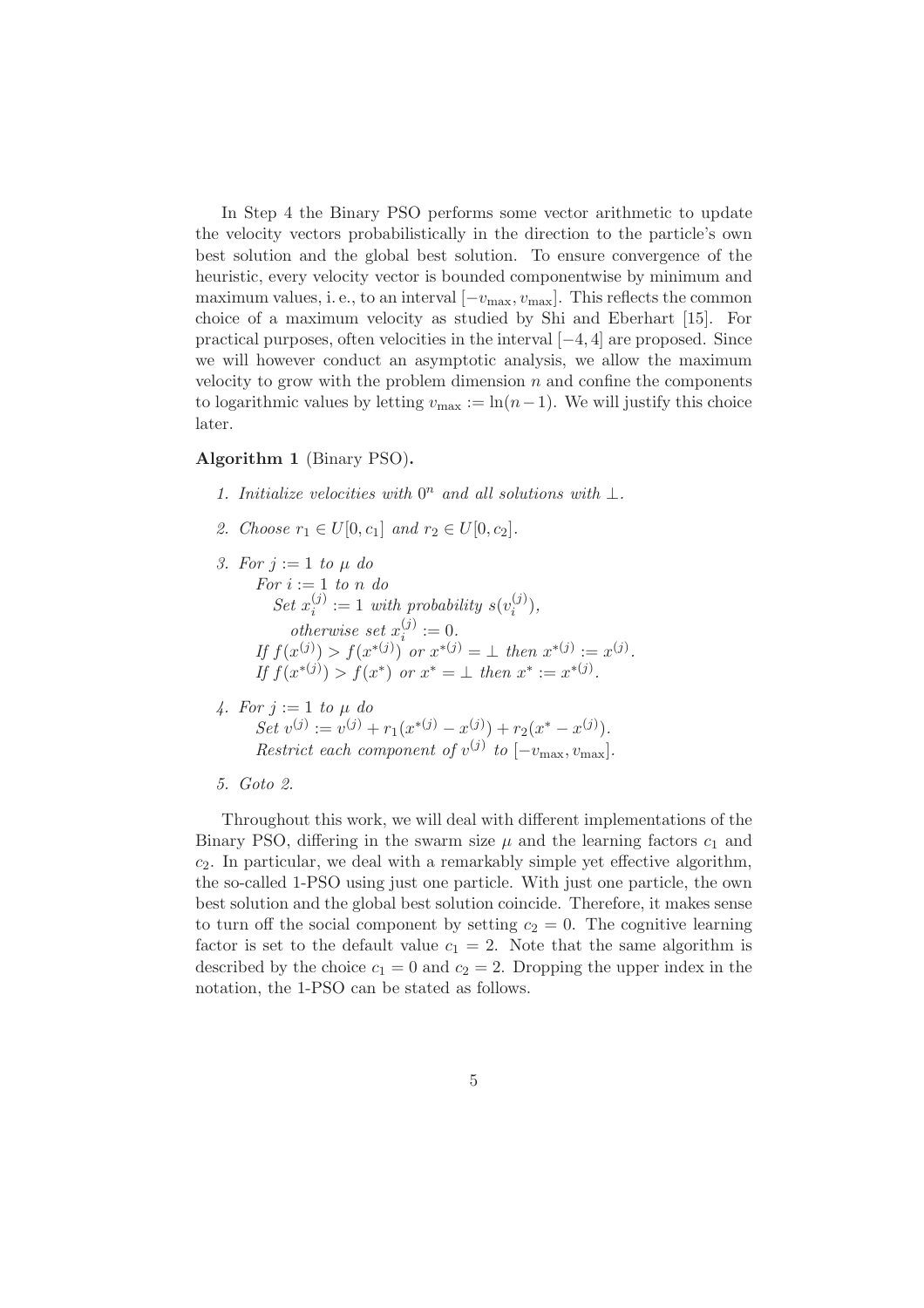#### Algorithm 2 (1-PSO).

- 1. Initialize  $v = 0^n$  and  $x^* = \bot$ .
- 2. Choose  $r \in U[0,2]$ .
- 3. For  $i := 1$  to n do Set  $x_i := 1$  with probability  $s(v_i)$ , otherwise set  $x_i := 0$ . If  $f(x) > f(x^*)$  or  $x^* = \perp$  then  $x^* := x$ .
- 4. Set  $v := v + r(x^* x)$ . Restrict each component of v to  $[-v_{\text{max}}, v_{\text{max}}]$ .
- 5. Goto 2.

There are several good reasons to investigate the 1-PSO. One is that in the Binary PSO without social component, i.e., with  $c_2 = 0$ , all particles behave like independent instances of the 1-PSO. Moreover, by analyzing the 1-PSO we gain insight into the probabilistic model underlying the Binary PSO. This then helps to analyze more complex PSO variants. Finally, the investigation of the 1-PSO is interesting on its own as the 1-PSO turns out to be surprisingly effective.

#### Lower Bound for Constant Velocity Range

The value  $v_{\text{max}}$  is often set to a constant value. This makes sense when dealing with problems of bounded size. However, one should be aware of the fact that for growing problem sizes a fixed value for  $v_{\text{max}}$  leads to an extreme decline in performance.

The following lower bound shows that if all velocities are restricted to constant values, then the Binary PSO is too close to random search and the algorithm fails badly, even given exponential time and a large number of global optima.

**Theorem 1.** Consider the Binary PSO with arbitrary values for  $\mu$ ,  $c_1$ , and  $c_2$ , where  $v_{\text{max}}$  is redefined to a constant value. Then there is a constant  $c = c(v_{\text{max}})$  such that the following holds. If f contains at most  $2^{cn}$  global optima, the probability that the Binary PSO finds a global optimum on f within  $2^{cn}$  constructed solutions is  $2^{-cn}$ .

*Proof.* Choose c such that  $s(v_{\text{max}}) = 2^{-3c}$  and note that c is a positive constant if  $v_{\text{max}}$  is constant. We estimate the probability to construct any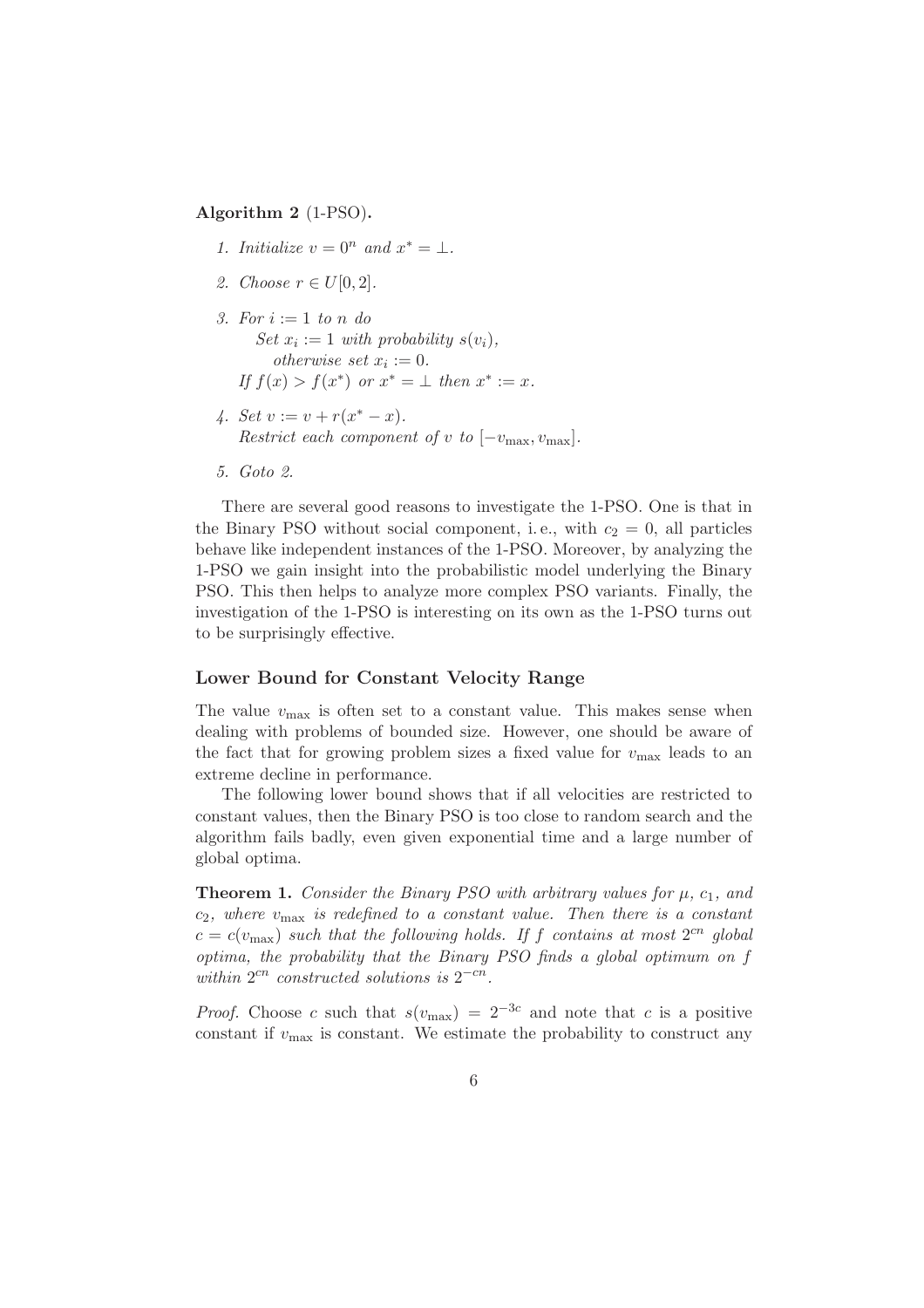specific solution  $x$ . Since the Binary PSO treats 0- and 1-bits symmetrically, we can w.l.o.g. assume that x is the all-ones string  $1^n$ . Then even if all velocities are at  $v_{\text{max}}$ , the probability to construct x is still bounded by  $(s(v_{\text{max}}))^n = 2^{-3cn}$ . By the union bound, the probability to construct any global optimum out of at most  $2^{cn}$  ones is bounded by  $2^{cn} \cdot 2^{-3cn} = 2^{-2cn}$ . By the same argument, the probability that this happens at least once in  $2^{cn}$  solution constructions is at most  $2^{cn} \cdot 2^{-2cn} = 2^{-cn}$ .  $\Box$ 

For the common choice  $v_{\text{max}} := 4$ , the constant c is approximately 0.00873. As  $2^{0.00873 \cdot n}$  is small for small n, the bad runtime behavior can only be observed if the problem size is large enough. This certainly isn't the case for  $n = 100$  where  $2<sup>cn</sup> < 2$ . However, for a problem size of  $n = 10000$ , the claimed bound has grown to  $2^{cn} > 10^{26}$  and we would not expect to live long enough to see the Binary PSO find an optimum.

This analysis justifies our change in design, namely letting  $v_{\text{max}}$  scale with the problem size. In the following, we assume  $v_{\text{max}} = \ln(n - 1)$ . As  $s(-v_{\text{max}}) = 1/n$  and  $s(v_{\text{max}}) = 1 - 1/n$ , the probability of setting a bit to 1 is always in the interval  $[1/n, 1 - 1/n]$ .

### 3 Lower Bound for Binary PSO

An important step towards runtime bounds for the Binary PSO is to understand the dynamics of the probabilistic model underlying PSO, that is, the behavior of the velocity vector. Consider a single bit that is set to 1 both in the own best and in the global best solution. Then, as long as these solutions are not exchanged, its velocity value  $v$  is guided towards the upper bound  $v_{\text{max}}$ . An important observation is that the velocity is only increased in case the bit is set to 0 in the next constructed solution. The probability that this happens is given by

$$
1 - s(v) = 1 - \frac{1}{1 + e^{-v}} = \frac{1}{1 + e^v},
$$

and we see that this probability decreases rapidly with growing  $v$ . Hence, the closer the velocity is to the bound  $v_{\text{max}}$ , the harder it is to get closer. A symmetric argument holds for velocities that are guided towards  $-v_{\text{max}}$ .

As long as the v-values are not too close to the velocity bounds  $-v_{\text{max}}$ and  $v_{\text{max}}$ , the search of the Binary PSO is too random for it to find single optima with high probability. We can make this idea precise by the following, general lower bound, which holds for all practical choices of the learning factors  $c_1$  and  $c_2$  and a polynomial swarm size  $\mu$ .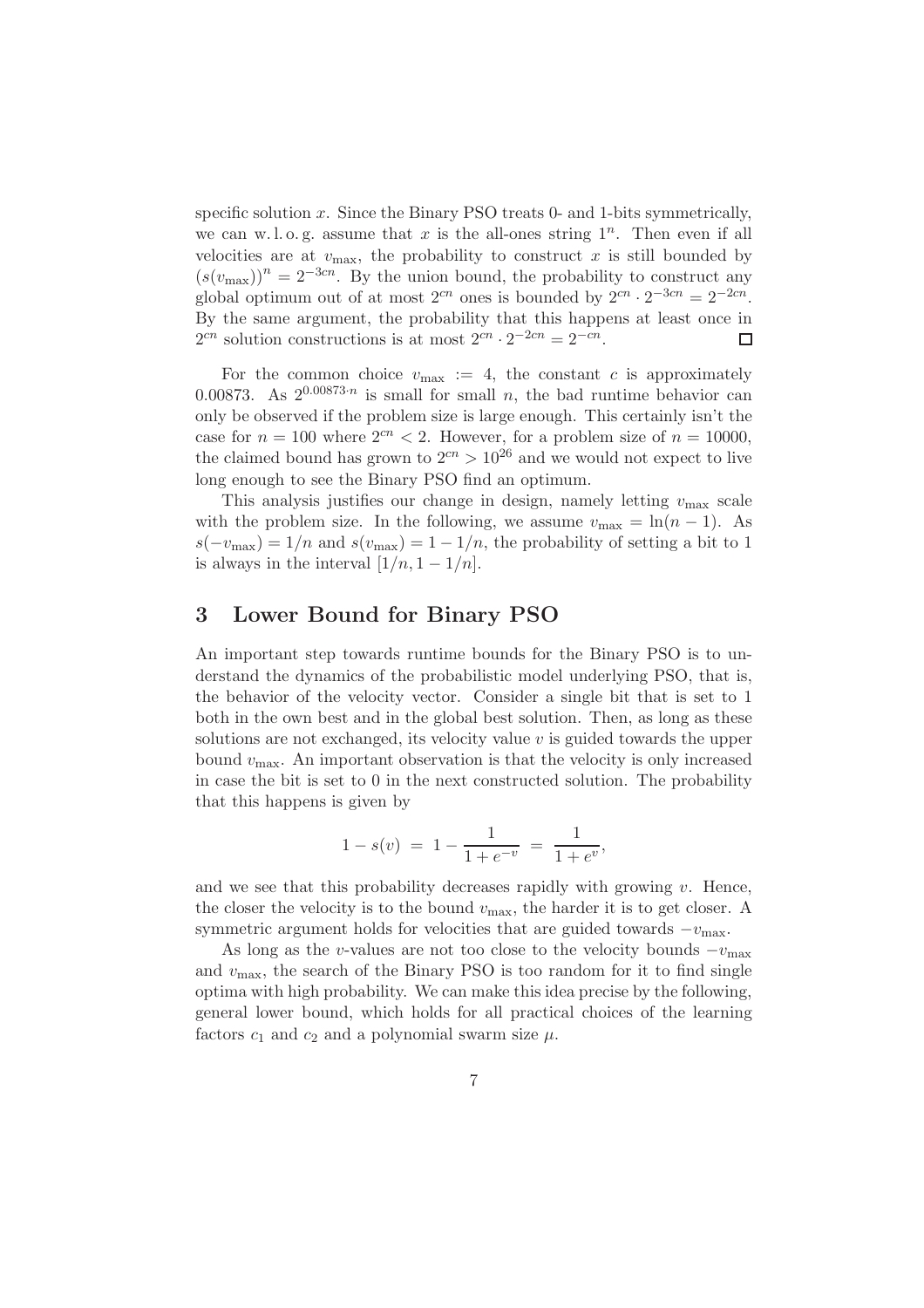**Theorem 2.** Let f be a function with a unique global optimum, let  $\mu =$ poly(n) and let the sum  $d := c_1 + c_2$  of the learning factors of the Binary  $PSO$  be  $O(1)$ . Then the expected number of generations of the Binary  $PSO$ on f is  $\Omega(n/\log n)$ .

*Proof.* W.l.o.g. the global optimum is  $1^n$ . Let  $t := cn/\ln n$  for a small constant  $c > 0$  which is chosen later. We show that the probability of not creating  $1^n$  within t generations is  $1 - o(1)$ , which implies the claim of the theorem.

We consider an arbitrary bit in an arbitrary particle. The event of creating a one at this bit is called success. Let a bit be called weak if its success probability has been at most  $p := 1 - \frac{e \ln(\mu n)}{n}$  $\frac{\mu}{n}$  up to and including the current generation. Let a set of bits be called weak if it contains only weak bits. We will show that with probability  $1 - 2^{-\Omega(n)}$  after t generations of the 1-PSO, each particle contains still a weak subset of bits of size at least  $n/e$ . The probability of setting all bits of such a weak subset to 1 simultaneously is bounded from above by  $p^{n/e} \leq 1/(\mu n)$  for each particle. Note that this event is necessary to create  $1^n$  in a particle. Thus the probability of finding the optimum within t generations creating  $\mu$  new solutions each is still less than  $t\mu/(\mu n) = O(1/\log n) = o(1)$ , which will prove the theorem.

We still have to show that with probability  $\Omega(1)$ , after t generations, there is a weak subset of size at least  $n/e$  in each particle. One step can increase the velocity by at most d. Note that  $p = 1 - O((\ln n)/n)$  since  $\mu = \text{poly}(n)$ . To reach success probability at least p, the current velocity must be between  $s^{-1}(p) - d = \ln(p/(1-p)) - d$  and  $s^{-1}(p)$  at least once. Pessimistically assuming the first value as current velocity, the probability of not increasing it in a single step is at least

$$
\frac{1}{1 + e^{-\ln(p/(1-p)) + d}} = 1 - \frac{e^d(1-p)}{p + e^d(1-p)} \ge 1 - 2e^d(1-p)
$$

if n is large enough for  $p \geq 1/2$  to hold. The last expression equals 1 −  $(2e^d \ln n)/n$  by definition of p. Hence, along with  $d = O(1)$  and again  $\mu = \text{poly}(n)$ , the probability of not increasing the velocity within t steps is at least

$$
\left(1 - \frac{2e^d \ln(\mu n)}{n}\right)^t = \left(1 - \frac{O(\ln n)}{n}\right)^{cn/\ln n} \ge 2e^{-1}
$$

if  $c$  is chosen small enough. This means that each bit in each particle independently has a probability of at least  $2e^{-1}$  of being weak at generation t.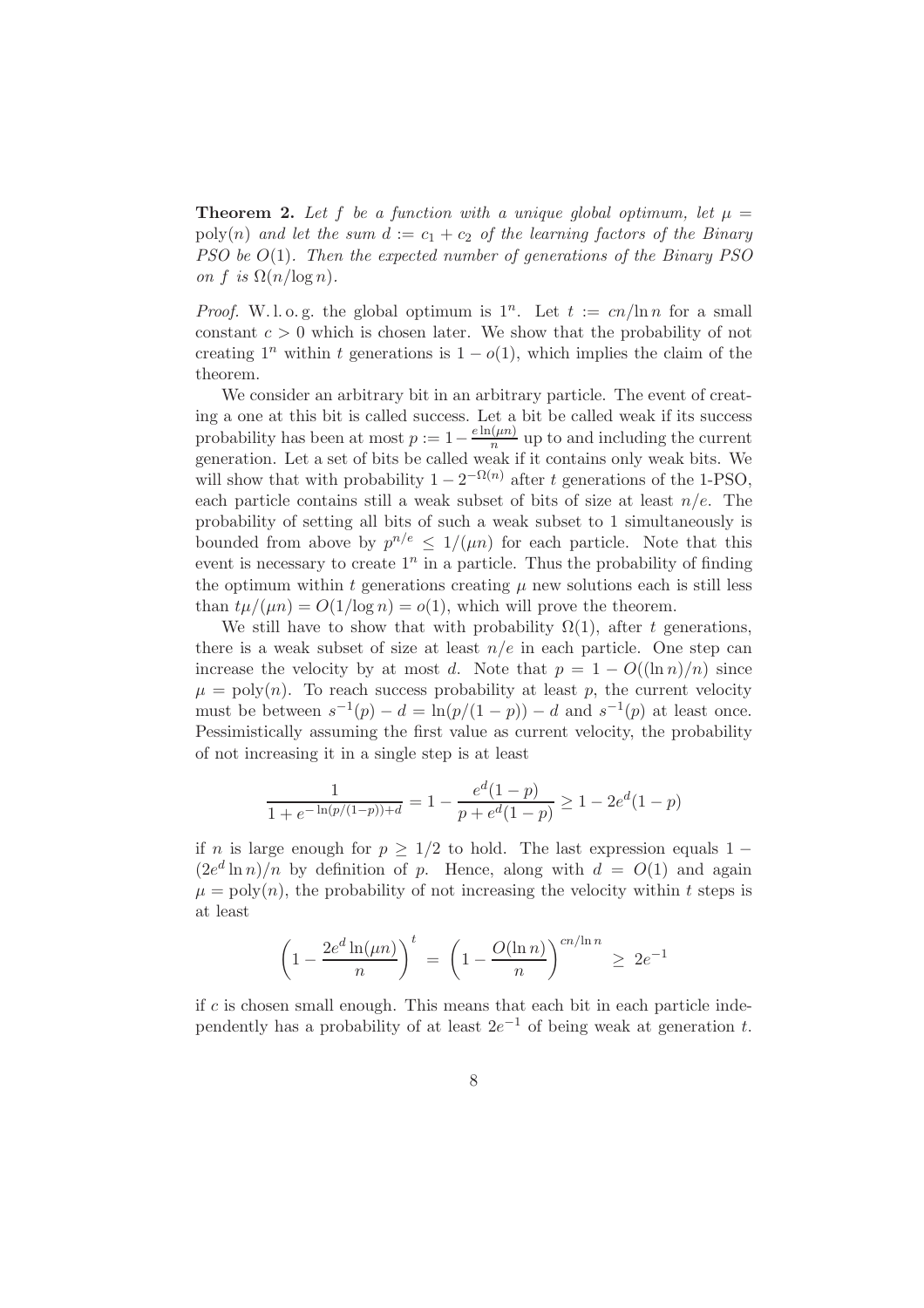Using Chernoff bounds, the probability of not having a weak set of size at least  $n/e$  in a specific particle is at most  $e^{-\Omega(n)}$ . As  $\mu = \text{poly}(n)$ , the probability that there exists a particle without weak subset at generation  $t$  is still  $\mu e^{-\Omega(n)} = e^{-\Omega(n)}.$  $\Box$ 

# 4 Upper Bound for Binary PSO

In this section we derive an upper bound for a broad class of Binary PSO algorithms. Consider a Binary PSO where the cognitive component is turned off by setting  $c_1 = 0$ . Then each particle is driven only by its social behavior, that is, it tries to follow the leader of the swarm, the global best solution x ∗ . Note that this class of algorithms includes the 1-PSO. We will see that this setting allows the application of analysis tools known from evolutionary algorithms. In the following, we set  $c_2$  to its default value 2, although results may be adapted for different constants.

The lower bound from Theorem 2 relied on the fact that a velocity that is guided towards  $v_{\text{max}}$  doesn't reach this value in short time and then the Binary PSO cannot find a single target efficiently. On the other hand, if we consider a longer period of time, the velocities may reach the bounds  $-v_{\text{max}}$ and  $v_{\text{max}}$ , respectively. Then the Binary PSO samples within a promising region of the search space given by the global best solution.

In case a bit reaches the velocity bound corresponding to the global best solution, we say that the velocity has been "frozen" as the only chance to alter the velocity again is to have an improvement of the global best solution. The random time  $F$  until a bit is frozen is called *freezing time*. The following lemma bounds this time by  $O(n)$ .

**Lemma 1.** Consider the Binary PSO with  $c_1 = 0$  and  $c_2 = 2$ . The expected freezing time for a single bit is bounded by  $E(F) = O(n)$ . Moreover, for  $t \geq 8n(\ln n + 1)$ , we have  $\text{Prob}(F \geq t) \leq 2e^{-t/(16n)}$ .

Proof. Since the lemma must hold for arbitrary initial velocities, we need a worst-case initial value for the velocity at hand. Intuitively,  $-v_{\text{max}}$  should be such a value. More generally, definining  $v^{(t)}$  to be the velocity at time t if the initial velocity equals  $v$ , we would expect some kind of stochastic dominance according to  $\text{Prob}(v^{(t)} \geq d) \geq \text{Prob}(w^{(t)} \geq d)$  for arbitrary t and d if  $v \geq w$ holds. However, this is true only at a macroscopic level. Actually, if  $w$  is only by a tiny amount larger than  $v$ , the dominance does not hold due to the above-mentioned slowdown of the process w. r. t. increasing values.

Fortunately, it can be shown that the dominance holds for  $v \geq w + 2$ . This means that a decrease of the initial value by at least 2 certainly slows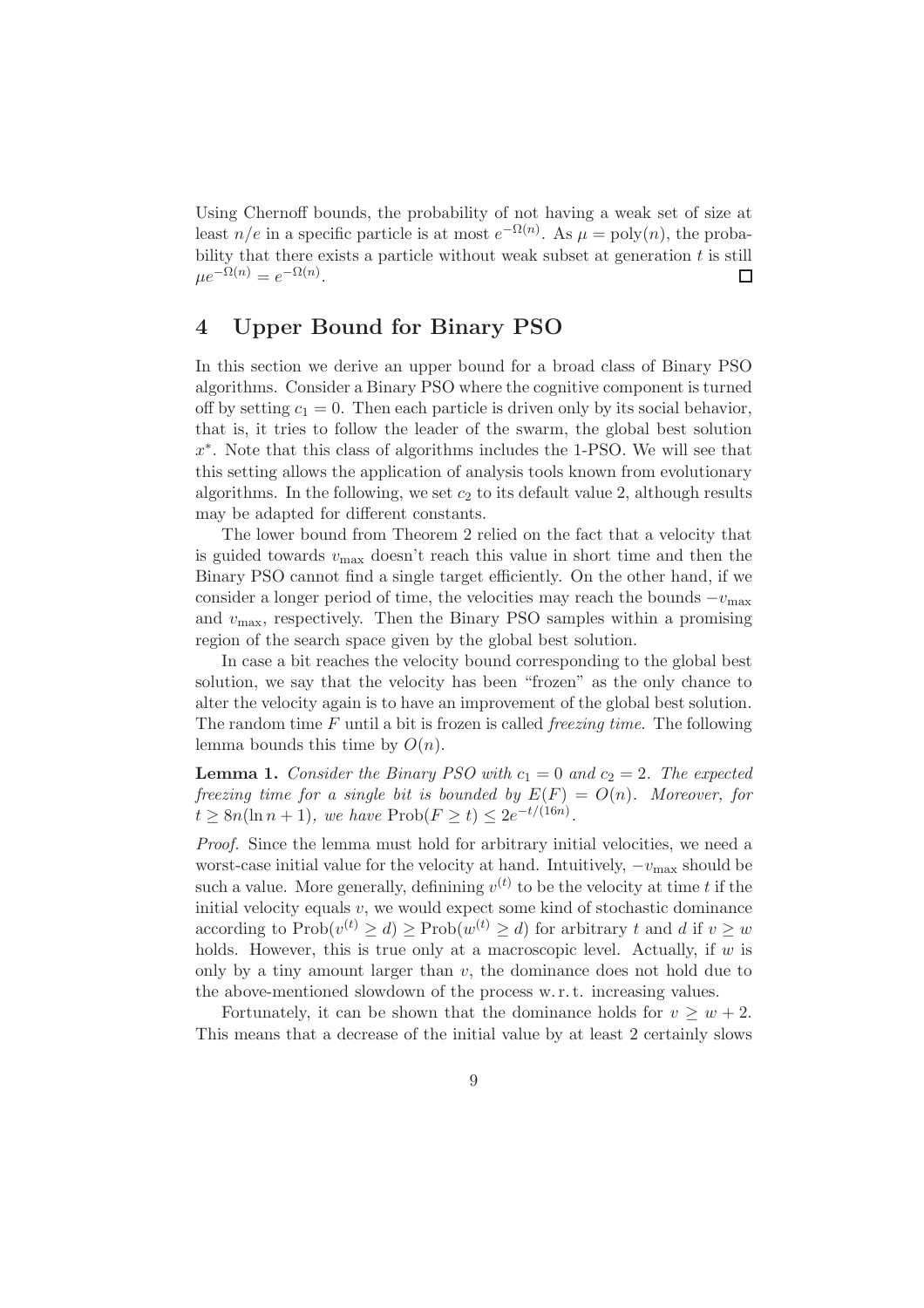down the process. We therefore artificially extend the velocity scale by 2 and arrive at a simplified Markov process  $v_t$ ,  $t \geq 0$  called *v-process* on  $[-v_{\text{max}} - 2, v_{\text{max}}]$  as follows. Initially,  $v_0 := -v_{\text{max}} - 2$ . For  $t \geq 0$ , the random state  $v_{t+1}$  is obtained as follows:

$$
v_{t+1} := \begin{cases} \min\{v_t + r, v_{\text{max}}\} & \text{with probability } \frac{1}{1 + e^{v_t}}\\ v_t & \text{otherwise,} \end{cases}
$$

where  $r \in U[0,2]$  is drawn independently. Due to the above-mentioned dominance, the  $v$ -process is a pessimistic model for the real velocities if we are looking for upper bounds on when to reach a given value.

The probability of increasing a value v is  $1 - s(v)$ . Hence, the expected waiting time for an increase is  $(1 - s(v))^{-1} = 1 + e^v$ . By definition of r, each increase is bounded from below by 1 with probability at least 1/2 (or  $v_{\text{max}}$  is reached anyway). Since this is independent of other steps, the expected waiting time for an increase by at least 1 (or up to  $v_{\text{max}}$ ) is bounded from above by  $2 + 2e^v$ . We obtain an upper bound on  $E(F)$  if we sum up these waiting times for all integral values in  $\left[\frac{-v_{\text{max}}-2\right], \left[v_{\text{max}}\right]$ . Since the waiting time is non-decreasing w.r.t. the v-value, this sum can be estimated by the corresponding integral. Hence, using the definition of  $v_{\text{max}}$ ,

$$
E(F) \leq \sum_{v=\lfloor -v_{\text{max}}-2 \rfloor}^{\lceil v_{\text{max}} \rceil} (2 + 2e^v) \leq \int_{\lfloor -v_{\text{max}}-2 \rfloor}^{\lceil v_{\text{max}} \rceil} (2 + 2e^v) dv
$$
  
 
$$
\leq 4(v_{\text{max}} + 3 + e^{v_{\text{max}}+1}) \leq 4\ln n + 12 + 4en = O(n),
$$

which proves the first statement.

For the second statement, note that the probability of increasing a nonmaximal v-value is always at least  $1/n$ . Since  $t \geq 8n(\ln n + 1)$ , we have  $t/(4n) \geq 2v_{\text{max}} + 2$ . Hence, the following two events together are sufficient to reach  $v_{\text{max}}$  by time t:

- In t steps there are at least  $t/(2n)$  increases.
- The total amount of increase in  $t/(2n)$  increases is at least  $t/(4n)$ .

We finish the considerations prematurely if  $v_{\text{max}}$  is reached with less increases or less total increase.

To bound the probability of failures, we use Chernoff and Hoeffding bounds. According to standard Chernoff bounds, the probability of less than  $t/(2n)$  increases within t trials is at most  $e^{-t/(8n)}$ . We can apply the Hoeffding bound from [6] for upper tails of random variables with bounded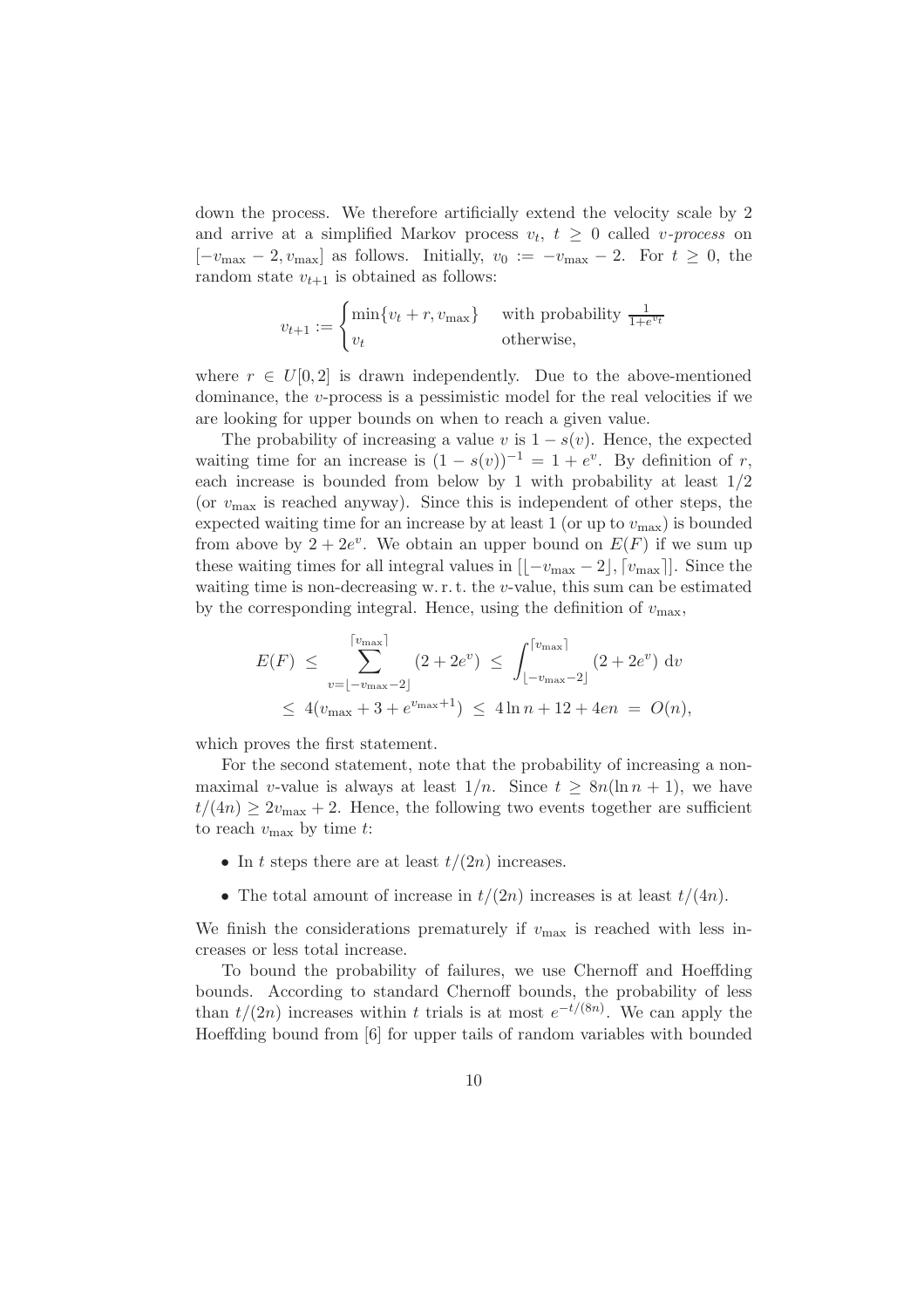range since the distributions of the considered random variables are symmetric. Hence, the increase in  $t/(2n)$  steps is less than  $t/(4n)$  with probability at most  $e^{-t/(16n)}$ . Altogether,  $\text{Prob}(F \ge t) \le 2e^{-t/(16n)}$ .  $\Box$ 

Due to the strict selection in the Binary PSO,  $x^*$  is only exchanged in case a better solution is discovered. This means that after some time either the global best solution has improved or all velocities are frozen. In the latter case, since  $v_{\text{max}} = \ln(n-1)$ , the probability to create a 1 for any bit is now either  $s(-v_{\text{max}}) = 1/n$  or  $s(v_{\text{max}}) = 1 - 1/n$ . The distribution of constructed solutions equals the distribution of offspring of the  $(1+1)$  EA with  $x^*$  as the current search point. For the sake of completeness, we give a definition of the  $(1+1)$  EA.

#### Algorithm 3  $((1+1)$  EA).

- 1. Choose an initial solution  $x^*$  uniformly at random.
- 2. For  $i := 1$  to n do Set  $x_i := 1$  with probability  $1 - 1/n$  if  $x_i^* = 1$ and with probability  $1/n$  if  $x_i^* = 0$ .
- 3. If  $f(x) \geq f(x^*)$  then  $x^* := x$ .
- 4. Goto 2.

We also refer to the  $(1+1)$  EA\* as the  $(1+1)$  EA with the condition in Step 3 replaced by  $f(x) > f(x^*)$ .

If for the 1-PSO all velocity values take their upper or lower bounds, the 1-PSO behaves like the  $(1+1)$  EA<sup>\*</sup> until a solution with larger fitness is encountered. This similarity between PSO and EAs can be used to transfer a well-known method for the runtime analysis from EAs to PSO, the fitnesslevel method. We present this method, also called the method of f-based partitions (see [16]), in a restricted formulation. Let  $f_1 < f_2 < \cdots < f_m$ be an enumeration of all fitness values and let  $A_i$ ,  $1 \leq i \leq m$ , contain all solutions with fitness  $f_i$ . We also say that  $A_i$  is the *i*-th fitness level. Note that the last fitness level  $A_m$  contains only optimal solutions. Now, let  $s_i$ ,  $1 \leq i \leq m-1$ , be a lower bound on the probability of the  $(1+1)$  EA (or, in this case equivalently, the  $(1+1)$  EA<sup>\*</sup>) to create an offspring in  $A_{i+1} \cup \cdots \cup A_m$ , provided the current population belongs to  $A_i$ . The expected waiting time until such an offspring is created is at most  $1/s<sub>i</sub>$  and then the i-th fitness level is left for good. As every fitness level has to be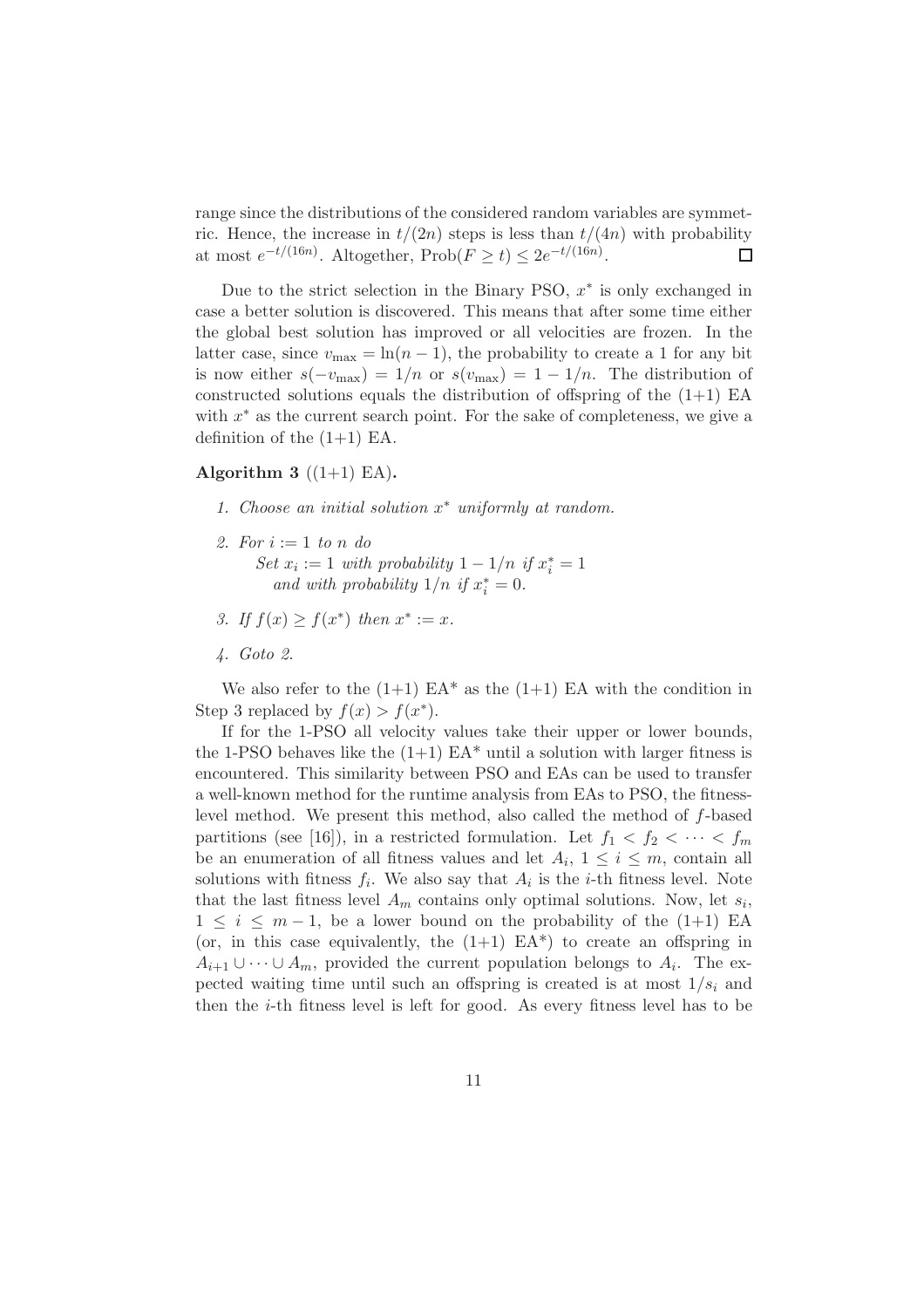left at most once, the expected optimization time for the  $(1+1)$  EA and the  $(1+1)$  EA<sup>\*</sup> is bounded above by

$$
\sum_{i=1}^{m-1} \frac{1}{s_i}.\tag{1}
$$

A similar bound holds for the Binary PSO using only the social component.

**Theorem 3.** Let  $A_i$  form the *i*-th fitness level of f and let  $s_i$  be the minimum probability for the (1+1) EA to leave  $A_i$  towards  $A_{i+1} \cup \cdots \cup A_m$ . Consider a Binary PSO with  $c_1 = 0$  and  $c_2 = 2$ . Let  $\mu = \text{poly}(n)$ , then the expected number of iterations to optimize f is bounded from above by

$$
O\bigg(mn\log n+\frac{1}{\mu}\cdot\sum_{i=0}^{m-1}\frac{1}{s_i}\bigg).
$$

Note that the right-hand sum is the upper bound obtained for the  $(1+1)$  EA and  $(1+1)$  EA\* from (1). The factor  $1/\mu$  reflects the fact that a large swarm may decrease the waiting time for an improvement. This behavior resembles a  $(1+\lambda)$  EA that creates  $\lambda = \mu$  offspring in each generation. Note, however, that the number of f-evaluations is by a factor of  $\mu$ larger than the number of iterations.

Proof. We only need to prove that the expected number of generations to increase the fitness from the *i*-th fitness level is at most  $O(n \log n + 1/(\mu s_i))$ .

We estimate the expected time until all bits in the swarm are frozen or an improvement happened anyway. Let  $t := 32n(\ln n + \ln \mu)$ . By Lemma 1, the probability that a single bit has not been frozen after  $t$  generations is bounded by  $2e^{-t/(16n)} = 2/n^2 \cdot 2/\mu^2$ . By the union bound, the probability that all  $\mu$ n bits in the swarm have not been frozen after t iterations is at most  $2/(\mu n)$ . Considering independent phases of length t each, the expected number of iterations until the swarm is frozen is at most  $2t = O(n \log n)$ .

Once all bits are frozen to the corresponding bounds of  $x^*$ , all particles behave equally until the next improvement. This implies that the Binary PSO performs  $\mu$  trials in each generation to create a solution with higher fitness and the probability for a success in one trial is bounded below by  $s_i$ . The probability that the Binary PSO is not successful within a period of  $1/s_i$  trials is bounded by

$$
1 - (1 - s_i)^{1/s_i} \ge 1 - e^{-1} = \frac{e - 1}{e}.
$$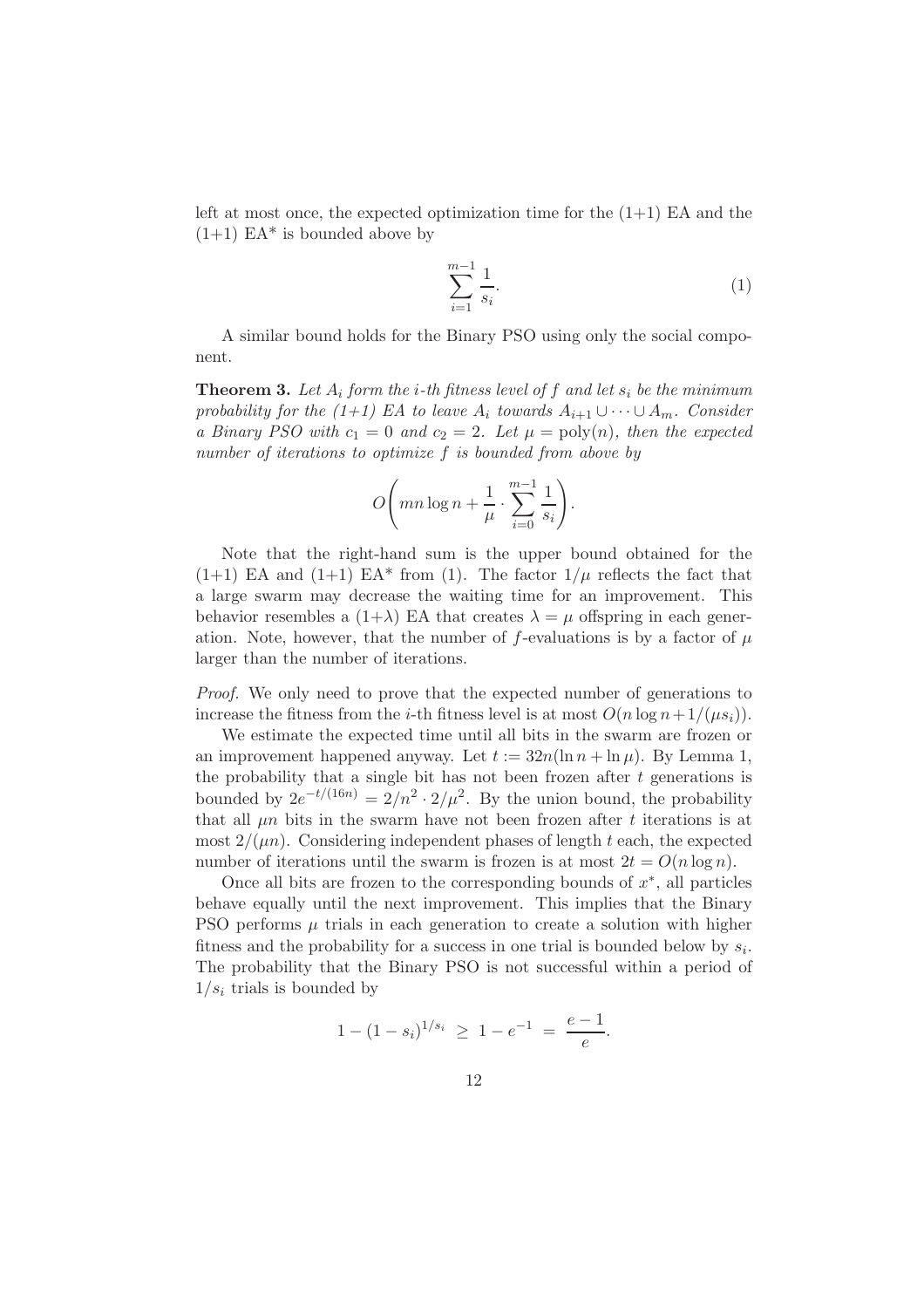The expected number of periods is therefore bounded by  $e/(e-1)$ . The number of generations needed to have a period of  $1/s_i$  trials equals  $\lceil 1/(\mu s_i) \rceil$ . Hence the expected number of generations to increase the fitness is bounded by

$$
\frac{e}{e-1} \cdot \left(\frac{1}{\mu s_i} + 1\right) = O\left(\frac{1}{\mu s_i} + 1\right).
$$

Adding the expected freezing time for the swarm yields the claimed bound  $O(n \log n + 1/(\mu s_i))$  for fitness level *i*. П

The additive term  $O(mn \log n)$  in the bound from Theorem 3 results from the (pessimistic) assumption that on all fitness levels, the Binary PSO has to wait until all velocities are frozen in order to find a better solution. Nevertheless, fitness-level arguments represent a powerful tool that can easily be applied to various problems. We examplarily present an application for unimodal functions.

A function f is called unimodal if it has exactly one local optimum w. r. t. Hamming distance. Hence, if the global best solution  $x^*$  is not the unique optimum, there is always at least one Hamming neighbor (a solution with Hamming distance 1 to  $x^*$ ) with larger fitness. The probability for the  $(1+1)$  EA<sup>\*</sup> to create a specific Hamming neighbor as offspring equals  $1/n \cdot (1 - 1/n)^{n-1} \ge 1/(en)$ . We conclude  $s_i \ge 1/(en)$  for every non-optimal fitness level. Theorem 3 yields the following bound.

Corollary 1. Let f be a unimodal function with m different function values. Then the expected optimization time of the Binary PSO with  $c_1 = 0$  and  $c_2 = 2$  is bounded by

$$
O\left(mn\log n + \frac{1}{\mu} \cdot en\right) = O(mn\log n).
$$

## 5 The 1-PSO on OneMax

Corollary 1 yields a bound  $O(n^2 \log n)$  on the expected optimization time of the 1-PSO on OneMax, defined by

$$
\text{ONEMAX}(x) := \sum_{i=1}^{n} x_i.
$$

Compared to the well-known bound  $\Theta(n \log n)$  that holds for the (1+1) EA in this setting, this seems relatively rough. To improve the  $O(n^2 \log n)$ bound, we have to show that it is not necessary for the 1-PSO to spend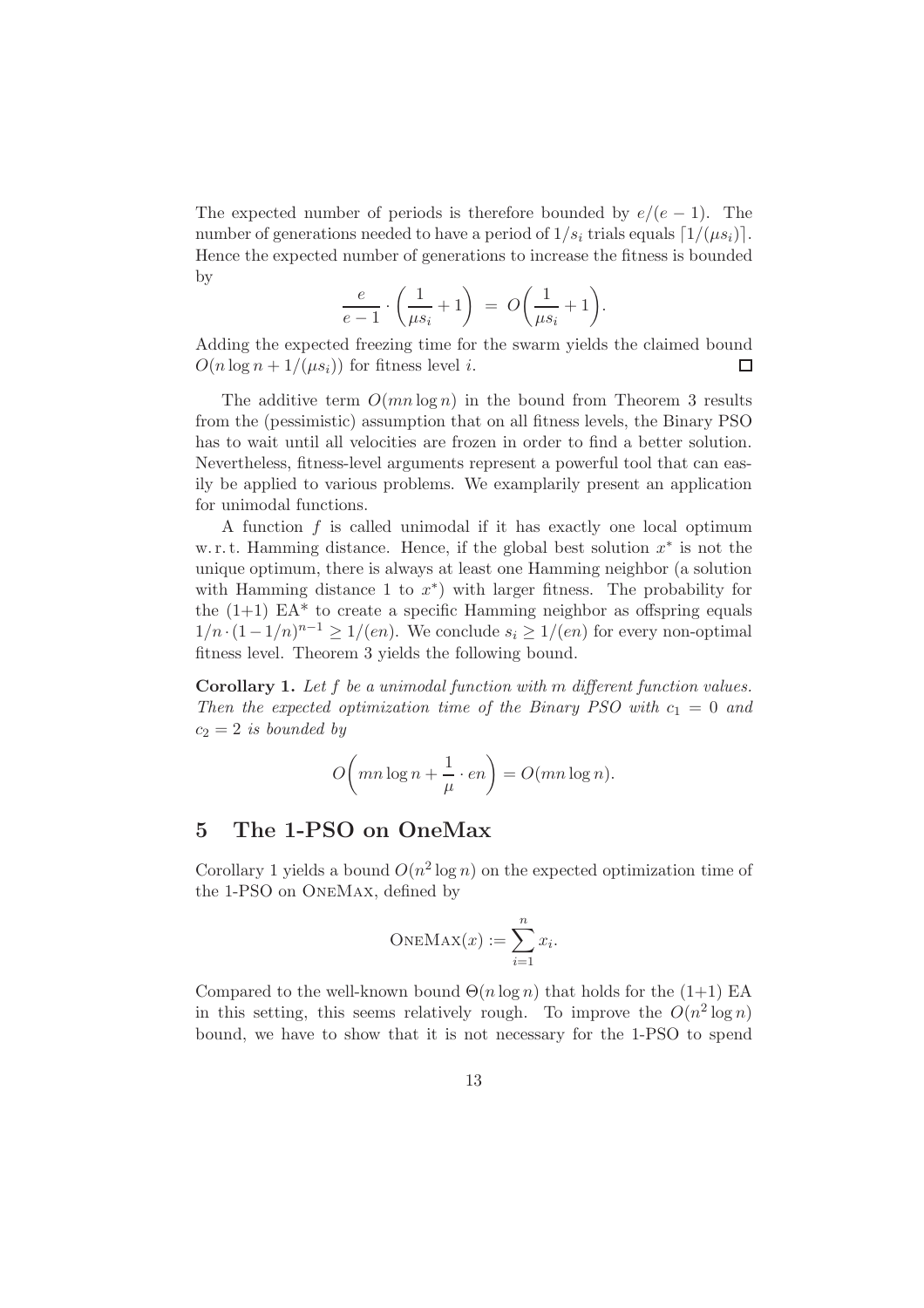$\Theta(n \log n)$  steps on each fitness level until all bits have been frozen to the velocity bounds of the global best solution.

In the following, we will improve the optimization time bound of the 1-PSO on ONEMAX to  $O(n \log n)$ . This implies that the 1-PSO has the same asymptotic upper runtime bound as the  $(1+1)$  EA. For the proof, we will basically show that  $O(\log n)$  steps adjusting the velocity entries are enough on each fitness level for the 1-PSO to attain almost the same success probability as the  $(1+1)$  EA. Hence, a more careful inspection of the behavior of the velocities is required.

We reconsider the *v*-process as defined in the proof of Lemma 1. The random  $v_t$ ,  $t \geq 0$ , gives us a random probability  $P_t$  of setting the considered bit to 1 (called success) at time t. Its expectation  $E(P_t) := \sum_p p \cdot \text{Prob}(P_t = p)$ equals the actual probability of a success at time  $t$ . However, it is important to study the distribution of  $P_t$  and not only its expectation. The proof of Lemma 1 suggests that for  $t = \Omega(n)$ ,  $P_t$  is likely to be close to its maximum value  $1 - 1/n$ . Our following statement is more general.

**Lemma 2.** Let  $t \ge 16(\ln n + 2)$ ,  $1 \le i \le t/96$  and n be large enough. If  $v_t$ is not capped by the upper bound vmax then

$$
\text{Prob}\bigg(P_t \ge 1 - \frac{96i}{t}\bigg) \ge 1 - e^{-i}.
$$

*Proof.* Define  $b(t, i) := s^{-1}(1 - 96i/t)$ . We show the following claim: with probability at least  $1 - e^{-i}$ , it holds  $v_t \geq b(t, i)$  or  $v_t$  has reached  $v_{\text{max}}$ anyway; the latter case will pessimistically be ignored in the following. Since the success probability at value  $b(t, i)$  is exactly  $1 - 96i/t$ , the claim implies the lemma.

Recall that the probability of increasing the  $v$ -value decreases monotonically with the *v*-value. It is therefore bounded from below by  $96i/t$ before a v-value of at least  $b(t, i)$  has been reached but increases with the distance of the current value from  $b(t, i)$ . A negative v-value, recall that  $v_0 = -v_{\text{max}} - 2$  (cf. Section 4, the  $-2$  ensures a worst-case initial value), even leads to an increase with probability at least 1/2. Altogether, a total increase by  $v_{\text{max}}+2+b(t, i)$  is sufficient to reach  $b(t, i)$  by time t. We divide the progress to this boundary value into  $\sqrt{t/(96i)}-1$  phases with geometrically decreasing probabilities. During the k-th phase,  $1 \leq k \leq \left[\sqrt{t/(192i)}\right] - 1$ , the current success probability (i. e., the probability of not increasing the v-value) is within the interval  $\left[1 - \frac{96(k+1)^2i}{t}\right]$  $\frac{+1)^{2}i}{t}, \ 1-\frac{96k^{2}i}{t}$  $\left[\frac{k^2i}{t}\right] \cap [1/2,1].$  Since all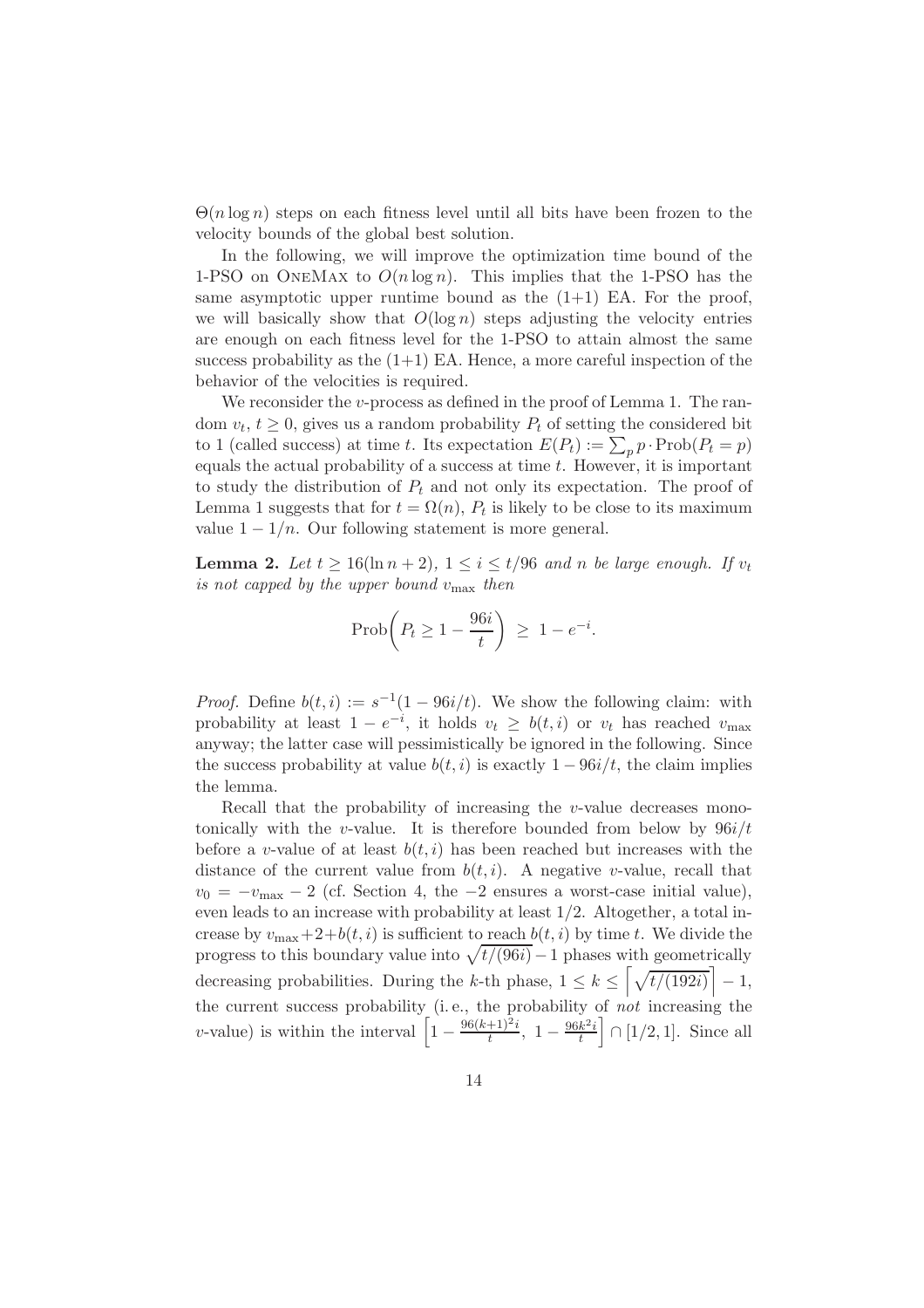success probabilities are at least  $1/2$  in the phases, it can be shown by taking the inverse sigmoid function that the length of an interval, expressed in v-scale, is at most  $3\ln(k+1)$  if n is not too small. We will show that with high probability, we spend at most  $\frac{t\ln(k+1)}{4k^2}$  steps in a phase. If this holds for all phases, the total time spent in all phases is less than  $\sum_{k=1}^{\infty}$  $t\ln(k+1)$  $\frac{4k^{2}}{4k^{2}} \leq t/2.$ 

The times where the success probability of the v-process is less than  $1/2$ , i. e., where an increase happens with probability at least 1/2, are treated separately. Arguing similarly as in the proof of Lemma 1, the following events together are sufficient to reach the desired  $v$ -value. Considering the second event, we use  $t \geq 16(\ln n + 2)$ , which implies  $t/16 \geq v_{\text{max}} + 2$ . Note that Condition (3b) suffices to leave any considered interval of success probabilities.

- 1. In the first  $t/2$  steps, there are at least  $t/8$  increases, or a positive v-value is reached.
- 2. The total increase in  $t/8$  increases is at least  $t/16$ , or a positive v-value is reached.
- 3. For  $k=1,\ldots,\lceil \sqrt{\frac{t}{19}} \rceil$  $\frac{t}{192i}$  - 1 it holds
	- (a) If the current success probability is in the interval

$$
\left[1 - \frac{96(k+1)^2i}{t}, \ 1 - \frac{96k^2i}{t}\right] \cap \left[\frac{1}{2}, 1\right]
$$

then  $\frac{t\ln(k+1)}{4k^2}$  steps contains at least  $12i\ln(k+1)$  increases.

(b) The total increase in  $12i\ln(k+1)$  increases is at least  $3\ln(k+1)$ .

We finish the considerations prematurely if the desired  $v$ -value is reached within less steps or less total increase.

According to Chernoff bounds, the failure probability for the first event is at most  $e^{-t/32}$ , which is less than  $e^{-3i}$  since  $i \le t/96$ . According to Hoeffding bounds, the failure probability for the second event is at most  $e^{-t/64} \le e^{-3i/2}$ . Similarly, the failure probabilities for the third and fourth event are at most  $e^{-3i\ln(k+1)}$  and  $e^{-27i\ln(k+1)/8}$ , in sum at most  $2e^{-3i\ln(k+1)}$ . Since  $\sum_{k=1}^{\infty} e^{-3\ln(k+1)} \leq 1/4$ , the sum of the failure probabilities is at most  $e^{-i}$  if *n* is large enough.  $\Box$ 

Instead of speaking of velocities at times  $t$  or later, we introduce a handy notion.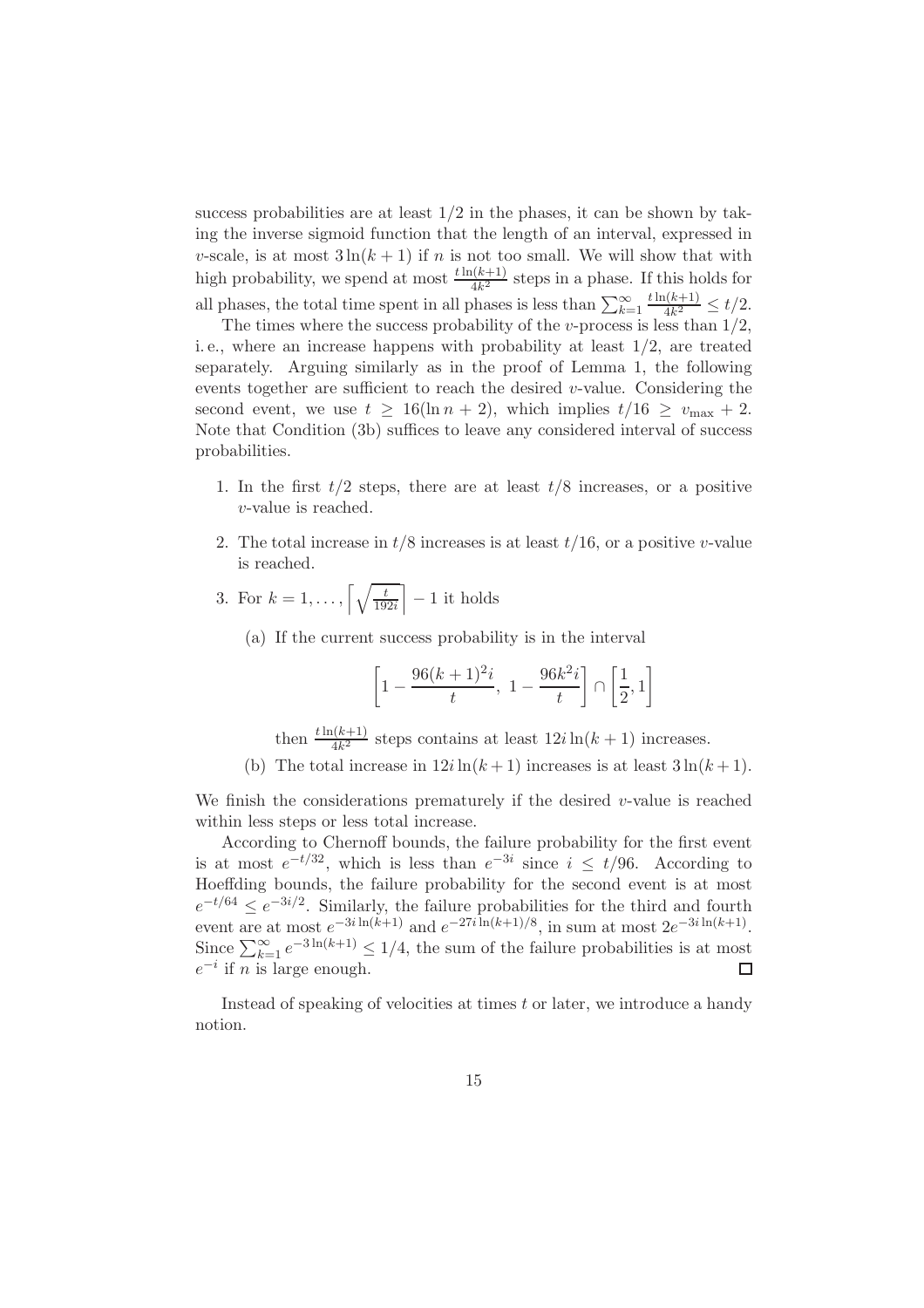**Definition 1.** A random velocity is called t-strong,  $t \in \mathbb{N}_0$ , iff it stochastically dominates the v-process at time t.

We also say that a bit is *t*-strong if this holds for its velocity. We summarize a simple fact: if a bit is currently  $t$ -strong, it will be  $t + t'$ -strong after another  $t'$  steps provided the  $x^*$ -entry for this bit is 1 during these times.

Using Lemma 2, we know enough about the distribution of a t-strong bit to show the following claim. We consider this bit in the  $v$ -process where the  $x^*$ -entry never changes.

**Lemma 3.** The expected time for a success at a t-strong bit,  $384 \ln n \le t \le$  $n^2$ , is bounded by  $1 + O(1/t + 1/n)$ .

*Proof.* We ignore the upper bound  $1-1/n$  on success probabilities and allow a probability to become arbitrarily close to 1. Since the expected time for a success at success probability  $1 - 1/n$  equals  $1/(1 - 1/n) = 1 + O(1/n)$ , the asymptotic upper bound of the lemma is not affected.

We consider a random variable  $\tilde{P}$  with support  $\{1-96i/t \mid 1 \leq i \leq t/192\}$ and distribution

$$
\begin{aligned} \text{Prob}(\tilde{P} &= 1 - 96/t) = 1 - e^{-1}, \\ \text{Prob}(\tilde{P} &= 1 - 96i/t) = e^{-i+1} - e^{-i} \text{ for } 2 \le i \le t/192, \\ \text{and } \text{Prob}(\tilde{P} &= 1/n) = e^{-t/192}. \end{aligned}
$$

Obviously, all probabilities sum up to 1. Since  $t \geq 384 \ln n$ , the last assignment implies  $\text{Prob}(\tilde{P} = 1/n) \leq 1/n^2$ .

Using Lemma 2, is follows that the success probability of the t-strong bit stochastically dominates  $\tilde{P}$ . It is therefore enough to bound the expected time for a success according to  $\tilde{P}$  from above. Given that  $\tilde{P}$  has the value p, the waiting time for a success follows a geometric distribution with expectation  $1/p$ . We can bound the reciprocals of the single success probabilities according to  $1/(1 - 96i/t) \leq 1 + 97i/t$  if n is not too small. By the law of total probability, the unconditional expected waiting time is at most

$$
(1 - e^{-1}) \cdot \left(1 + \frac{97}{t}\right) + \sum_{i=2}^{t/192} \left(e^{-i+1} - e^{-i}\right) \cdot \left(1 + \frac{97i}{t}\right) + \frac{1}{n^2} \cdot n
$$
  
\n
$$
\leq \left(1 + \frac{97}{t}\right) + \sum_{i=2}^{t/192} \left(e^{-i+1} - e^{-i}\right) \frac{97i}{t} + O\left(\frac{1}{t} + \frac{1}{n}\right)
$$
  
\n
$$
\leq \left(1 + \frac{97}{t}\right) + \sum_{i=2}^{t/192} e^{-i+1} \frac{97i}{t} + O\left(\frac{1}{n}\right) = 1 + O\left(\frac{1}{t} + \frac{1}{n}\right).
$$

 $\Box$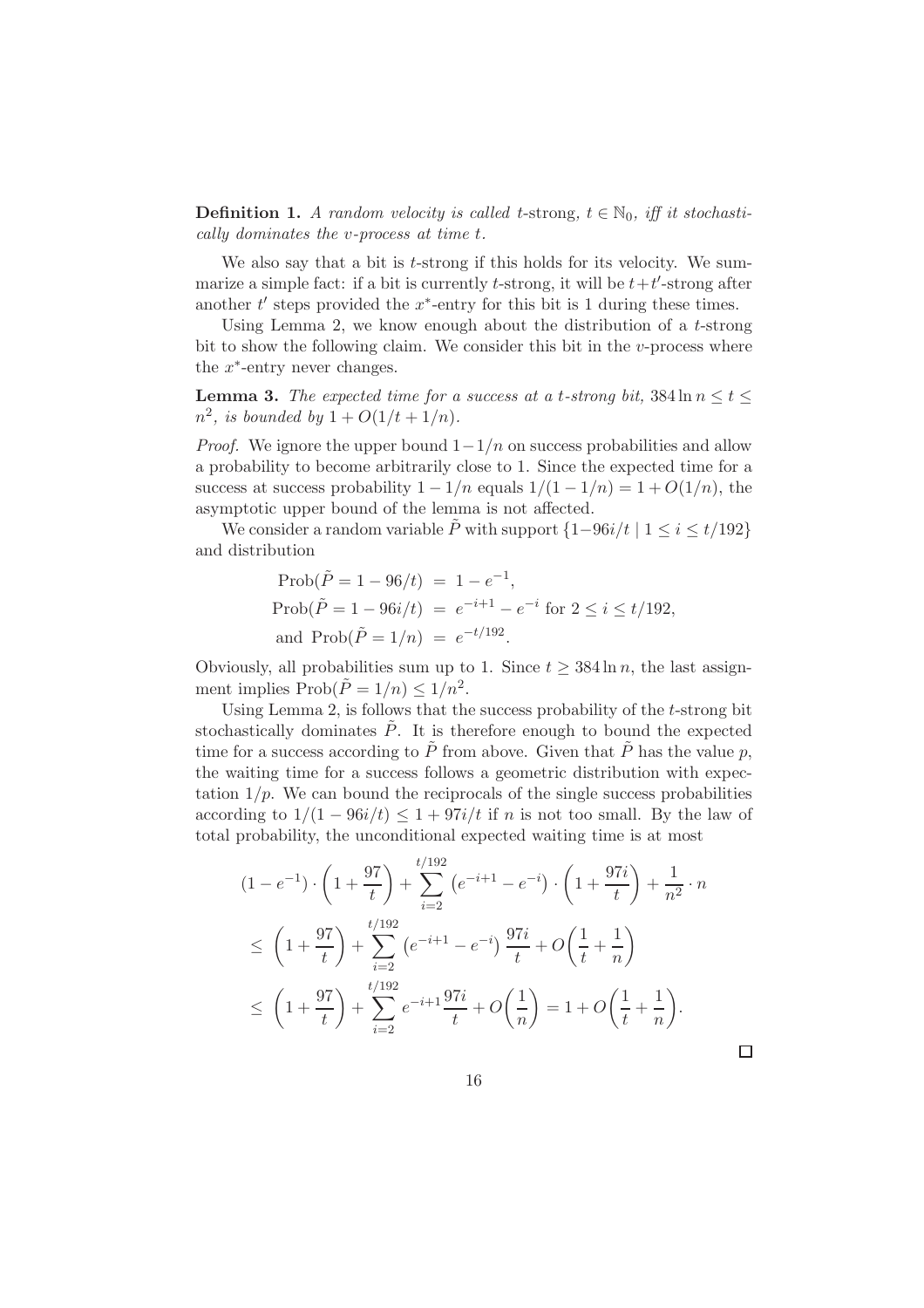Using a very similar calculation, we will show the following lower bound on the expected success probability at time  $t$ . Note that this lower bound is basically the reciprocal of the expected success time we have just derived. However, since we are dealing with random probabilities, the following lemma does not imply the preceding one.

**Lemma 4.** The expected success probability of a t-strong bit,  $384 \ln n \le t \le$  $n^2$ , is bounded by  $1 - O(1/t)$ .

*Proof.* We reuse the random variable  $\tilde{P}$  as defined in the proof of Lemma 3. Recall that the real success probability of the t-strong bit stochastically dominates  $\tilde{P}$ . Therefore, using the law of total probability, the expected success probability is at least

$$
(1 - e^{-1}) \cdot \left(1 - \frac{96}{t}\right) + \sum_{i=2}^{t/192} \left(e^{-i+1} - e^{-i}\right) \cdot \left(1 - \frac{96i}{t}\right)
$$
  
\n
$$
\geq (1 - e^{-1}) \cdot \left(1 - \frac{96}{t}\right) + (e^{-1} - e^{-t/192}) - \sum_{i=2}^{t/192} e^{-i+1} \cdot \frac{96i}{t}
$$
  
\n
$$
\geq (1 - e^{-t/192}) \left(1 - \frac{96}{t}\right) - O\left(\frac{1}{t}\right) = 1 - O\left(\frac{1}{t}\right),
$$

which completes the proof.

In the following analysis, we will consider  $k$  random velocities of 1-bits gained while optimizing OneMax. Freshly gained 1-bits tend to have a weaker velocity than older ones. Sorting the bits from weak to strong, this will be reflected by the following layering.

 $\Box$ 

**Definition 2.** The values  $v_1, \ldots, v_k$  of k velocities form an m-layer,  $m \in \mathbb{N}$ , iff  $v_j$ ,  $1 \leq j \leq k$ , is jm-strong. A set of k velocities forms an m-layer iff it can be arranged as an m-layer.

We also say that bits form an m-layer if their velocities form such a layer. Again it is helpful to summarize a simple fact: given that i bits form an  $m$ layer, we can consider any other bit and wait for it to become m-strong. If  $x^*$  remains fixed for these  $i+1$  bits, they form an m-layer after at most m steps.

For the following theorem, we will consider layers where the j-th bit is basically  $\Theta(i \ln n)$ -strong. Defining that a set of bits is successful if all, independently processed, have successes simultaneously, we show the following lemma. Note that we again consider these bits in the v-process and assume  $x^*$  to be fixed to 1 for these bits.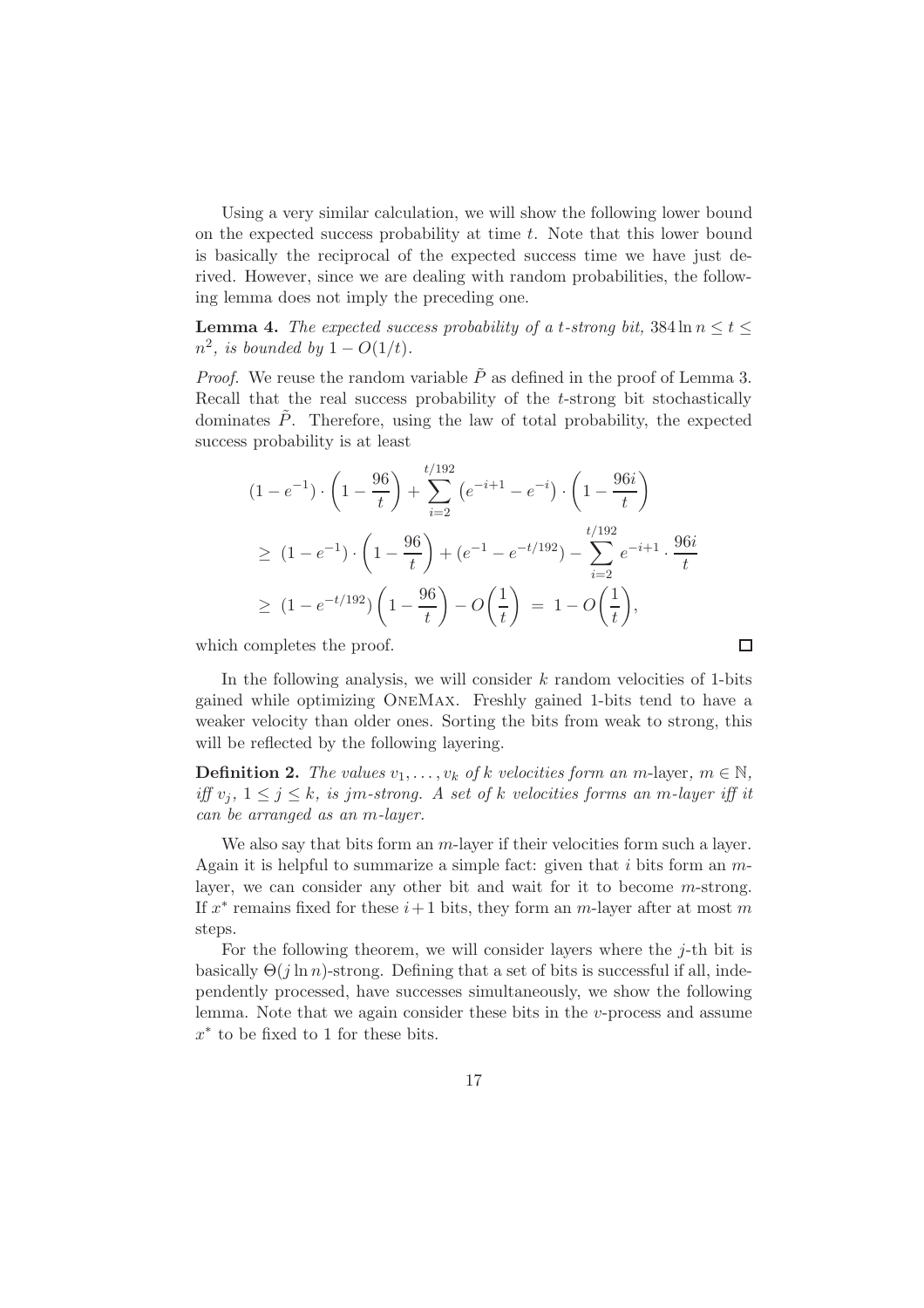**Lemma 5.** Let  $k \leq n$  independent bits form a  $(384 \ln n)$ -layer. Then the expected time until all have a success simultaneously is bounded by  $O(1)$ .

Proof. Due to the independence, it suffices to multiply the expected success times for the single bits. According to our assumption, the j-th bit,  $1 \leq j \leq$ k, is  $384j \ln n$ -strong. By Lemma 3, its expected success time is bounded by  $1+\frac{\kappa}{384j\ln n}+\frac{\kappa}{n}$  $\frac{\kappa}{n}$  for some large constant  $\kappa$ . Taking the product over all j, we obtain

$$
\prod_{j=1}^k \left(1 + \frac{\kappa}{384j \ln n} + \frac{\kappa}{n}\right) \le e^{\sum_{j=1}^n \frac{\kappa}{384j \ln n} + \frac{\kappa}{n}},
$$

which is  $O(1)$  since  $\sum_{j=1}^{n} 1/j = O(\ln n)$ .

Now we can state the improved bound for OneMax.

Theorem 4. The expected optimization time of the 1-PSO on OneMax is  $O(n \log n)$ .

Proof. The basic proof idea is to keep track of the velocities of the newly gained 1-bits after improvements of the best-so-far solution  $x^*$ . We wait on average  $O(\log n)$  steps after an improvement and show that after that, the probability of improving is at least in the same order as for the  $(1+1)$  EA.

A difficulty with these arguments is that 1-bits in  $x^*$  may be set to 0 if the best-so-far solution is exchanged. We call this a reset of a bit. Resets may disturb the velocity increase on 1-bits as strong 1-bits may be replaced by weaker 1-bits.

In order to simplify the argumentation, we first describe an analysis for an idealized setting and then argue how to extend the arguments to the real setting. Assume in the following that the 1-PSO does not accept resets of 1-bits, i. e., an improvement of the OneMax-value is only accepted in case all 1-bits are set to 1 in the new best-so-far solution.

We now divide a run of the 1-PSO into phases. Phase 0 only contains the initialization step. Phase i for  $1 \leq i \leq n$  starts with the end of the previous phase and it ends when the following two conditions are met:

- 1. The best-so-far OneMax-value is at least i.
- 2. At least i 1-bits form an  $m$ -layer for  $m := 384 \ln n$ .

Note that the second condition will be fulfilled throughout the run as all 1 bits are maintained forever in our idealized setting and hence their velocities are monotone over time.

 $\Box$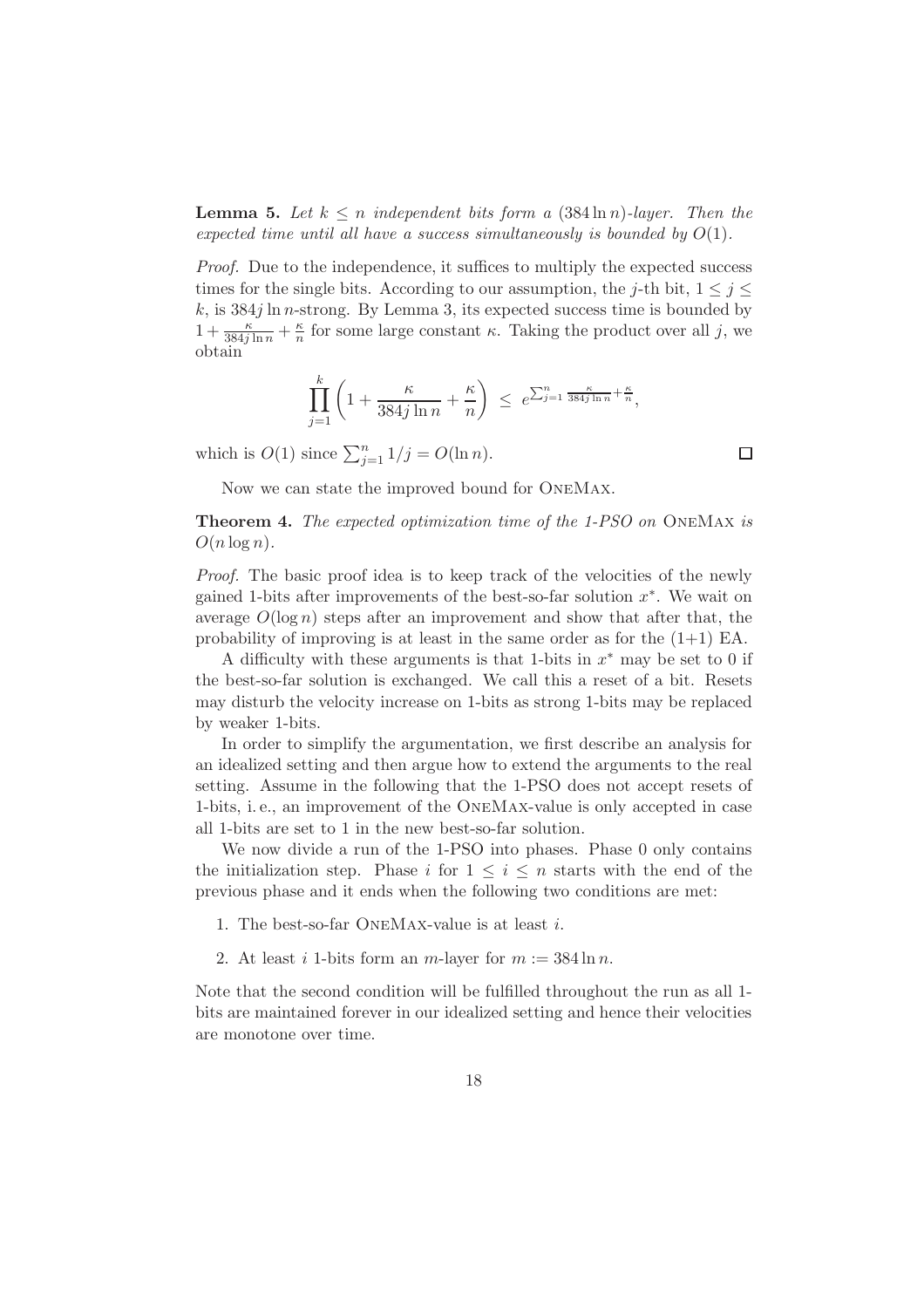We claim that the expected time spent in Phase  $i$  is bounded above by  $O(\ln n + n/(n - i))$  for each  $1 \leq i \leq n$ . Note that phases may be empty. Moreover, when finishing Phase  $n$  the global optimum has been found. Hence, the expected time to find a global optimum is bounded by

$$
\sum_{i=1}^{n} O\left(\ln n + \frac{n}{n-i}\right) = O(n \log n) + O(n) \cdot \sum_{i=1}^{n} \frac{1}{i}
$$

$$
= O(n \log n).
$$

Consider the 1-PSO at the time it enters Phase i. As Phase  $i-1$  has been completed,  $i - 1$  1-bits form an m-layer. According to Lemma 5, all these bits are set to 1 simultaneously after an expected number of  $O(1)$ steps. Independently of these bits, the 1-PSO turns each 0-bit into a 1-bit with probability at least  $1/n$ , hence the probability of turning at least one 0-bit into 1 is at least  $\Omega((n-i)/n)$ . The expected waiting time for this event is  $O(n/(n - i))$ . Due to the independence, we can multiply expectations. Altogether the expected time until constructing a solution with OneMaxvalue at least *i* has been bounded from above by  $O(n/(n - i))$ .

Once the best-so-far ONEMAX-value has increased to at least  $i$ , the velocities on i 1-bits are monotone increasing. Since currently  $i-1$  bits form an m-layer, the i 1-bits by definition form an m-layer after at most  $m = O(\ln n)$ steps. Together, the claimed bound  $O(\ln n + n/(n - i))$  follows for the expected time in Phase  $i$ . This also finishes the analysis for the idealized setting without resets.

A reset of a bit can destroy the velocity layers as a strong 1-bit with might be exchanged by a weak 1-bit. In the worst case, such a new 1-bit is only 0-strong. If an improvement resets d bits, an  $m$ -layer of i bits may shrink to an m-layer of  $i - d$  1-bits. By an amortized analysis, we wait for the velocities to recover so that we end up with an  $m$ -layer of  $i$  bits again.

Consider an improvement in a setting where  $k$  bits form an  $m$ -layer. A t-strong bit is reset with probability at most  $O(1/t)$  according to Lemma 4. The expected number of bits among these k layered bits reset during this improvement is therefore bounded from above by

$$
\sum_{j=1}^{k} \frac{O(1)}{384j \ln n} = O(1).
$$

Hence, an improvement prolongs the time spent in the current phase in expectancy by  $O(\ln n)$ . Note that we can repeat the argumentation if another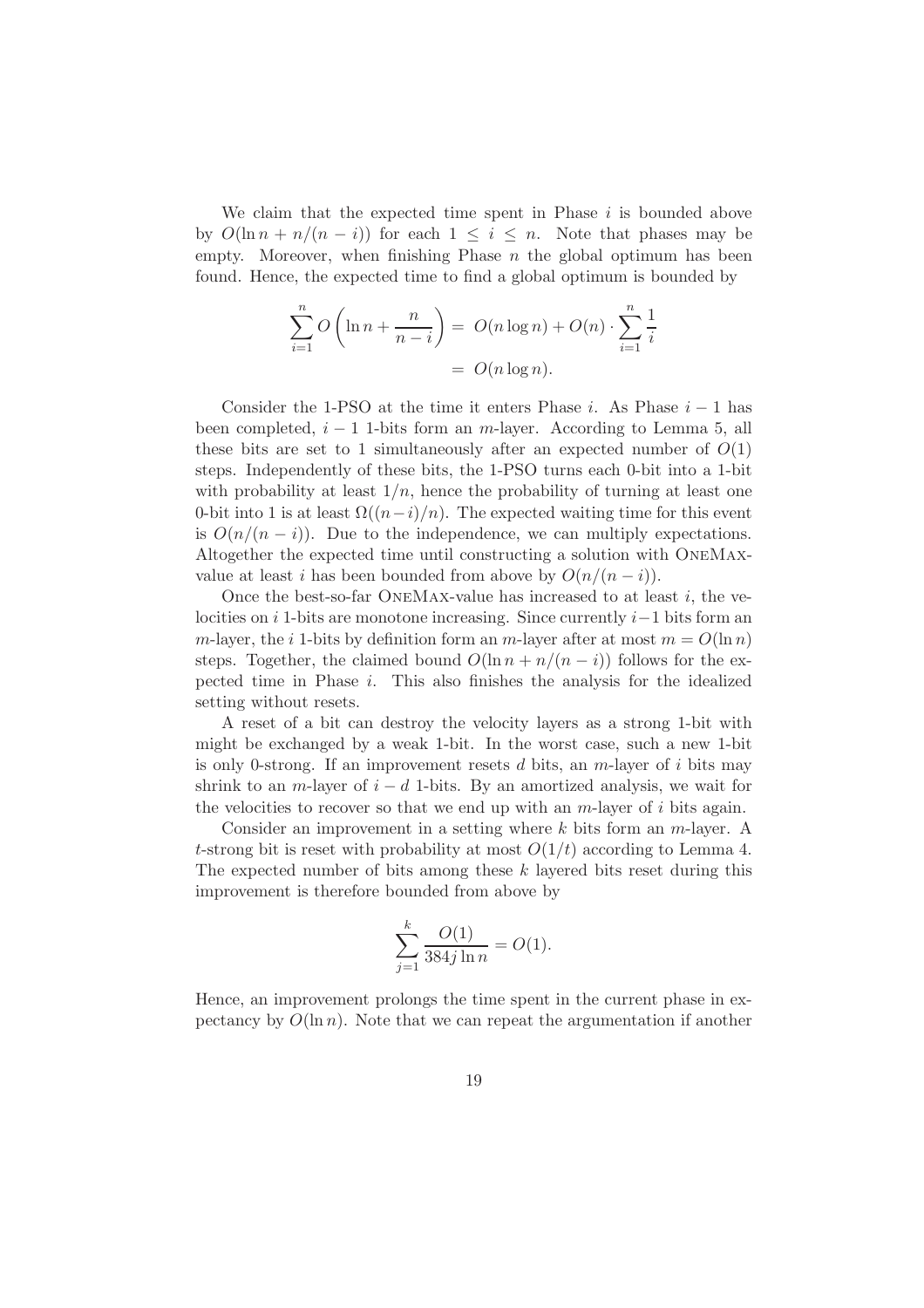improvement occurs in the meantime since we only consider reset probabilities for all bits in a layer. As we can only have  $n$  improvements, we obtain an additional term  $O(n \log n)$  in our runtime bound, which proves the time bound  $O(n \log n)$  for the real setting.  $\Box$ 

### 6 Conclusions and Future Work

We have considered the runtime behavior of the Binary PSO algorithm by Kennedy and Eberhart. Thereby, we adapted the choice of the maximum velocity  $v_{\text{max}}$  to growing problem sizes and justified why this adaptation is necessary when dealing with large problem sizes. For the resulting Binary PSO we have proved a lower bound  $\Omega(n/\log n)$  on the expected number of generations for any function where the global optimum is unique. This bound holds for almost any choice of the swarm size and the learning factors  $c_1$  and  $c_2$  for the cognitive and the social component of PSO.

We also assessed the impact of these two PSO components. The Binary PSO using only the social component behaves similar to a  $(1+\lambda)$ evolutionary algorithm with population size 1 and an offspring population of size  $\lambda$  as all particles are guided by one global best particle. Due to this similarity, we were able to transfer a fitness level argument from the analysis of evolutionary algorithms (EAs) to PSO. The upper bounds derived from this method do not differ much from bounds known for EAs. An exemplary application to the class of all unimodal functions showed that the Binary PSO is effective on these functions.

On the other hand, if only the cognitive component is used in the Binary PSO, all particles behave independently and can be seen as many instances of the simple 1-PSO, a Binary PSO using just one particle. Our results on the 1-PSO may be applied in such a setting. Despite its simplicity, the 1-PSO is surprisingly efficient. A detailed analysis on the function OneMax revealed the runtime bound  $O(n \log n)$  for the 1-PSO and hence the same upper bound as known for the  $(1+1)$  EA.

Future work should focus on the runtime of the Binary PSO when cognitive and social effects melt together. Then, the Binary PSO performs an update both towards the own best and towards the global best solution. This can also be seen as an update towards a recombined solution for own best and global best. For a bit where own best and global best differ, this yields a tendency for the velocity towards value 0, that is, for assigning the bit randomly. This resembles a genetic algorithm with uniform crossover. However, as velocities are not necessarily guided towards  $-v_{\text{max}}$  or  $v_{\text{max}}$ ,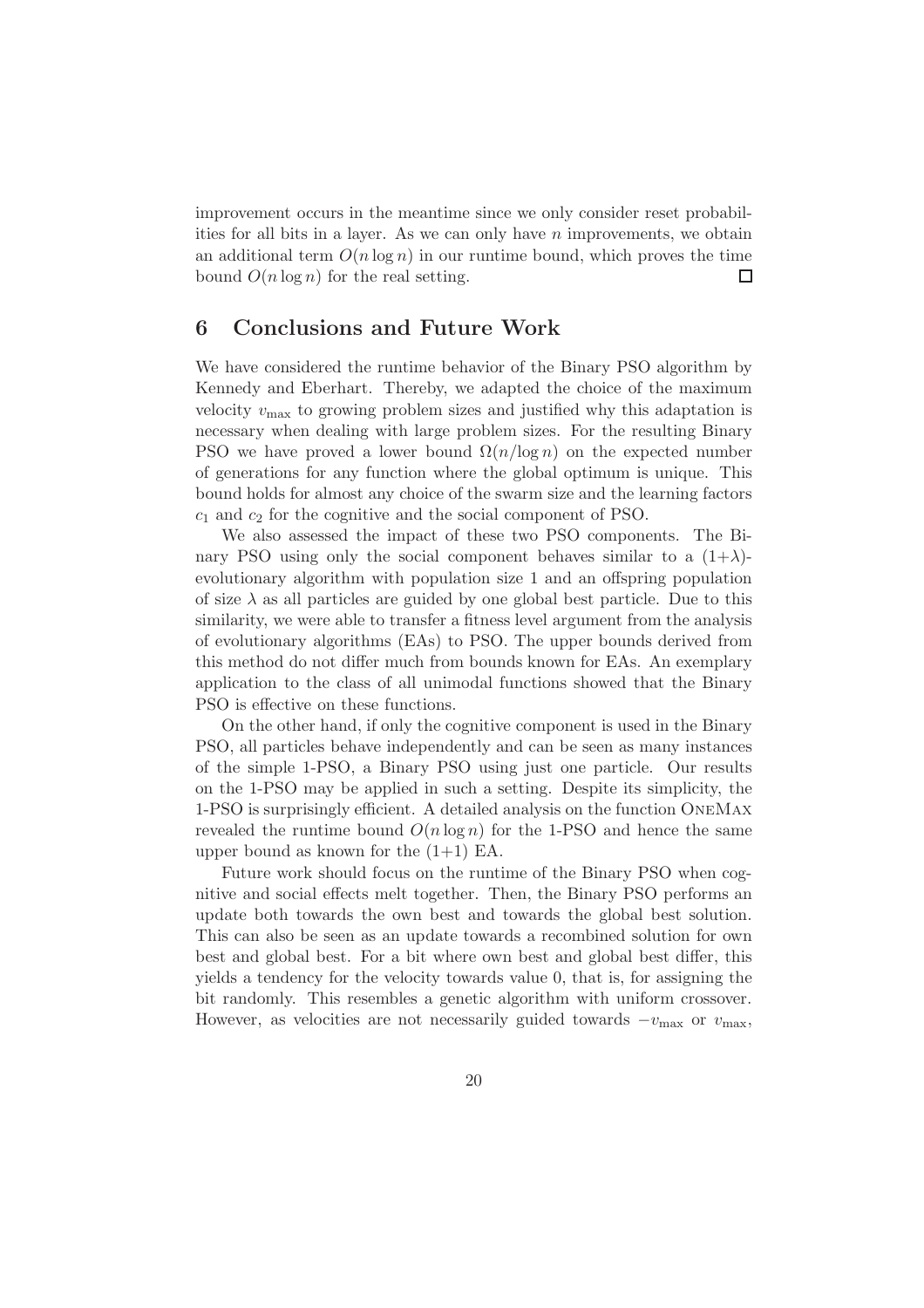this may prevent the velocity vector from freezing. Thus, it is difficult to apply fitness level arguments. In order to obtain upper bounds in such a setting, different arguments need to be developed.

#### References

- [1] B. Doerr, F. Neumann, D. Sudholt, and C. Witt. On the runtime analysis of the 1-ANT ACO algorithm. In Proc. of GECCO '07, pages 33–40. ACM, 2007.
- [2] S. Droste, T. Jansen, and I. Wegener. On the analysis of the  $(1+1)$ evolutionary algorithm. Theor. Comput. Sci., 276:51-81, 2002.
- [3] O. Giel and I. Wegener. Evolutionary algorithms and the maximum matching problem. In Proc. of STACS '03, volume 2607 of LNCS, pages 415–426, 2003.
- [4] W. J. Gutjahr. First steps to the runtime complexity analysis of Ant Colony Optimization. Computers and Operations Research, 2008. To appear.
- [5] W. J. Gutjahr and G. Sebastiani. Runtime analysis of ant colony optimization with best-so-far reinforcement. Methodology and Computing in Applied Probability, 2008. (to appear).
- [6] W. Hoeffding. Probability inequalities for sums of bounded random variables. American Statistical Association Journal, 58(301):13–30, 1963.
- [7] J. Kennedy and R. C. Eberhart. Particle swarm optimization. In Proc. of the IEEE International Conference on Neural Networks, pages 1942– 1948. IEEE Press, 1995.
- [8] J. Kennedy and R. C. Eberhart. A discrete binary version of the particle swarm algorithm. In Proc. of the World Multiconference on Systemics, Cybernetics and Informatics (WMSCI), pages 4104–4109, 1997.
- [9] J. Kennedy, R. C. Eberhart, and Y. Shi. Swarm intelligence. Morgan Kaufmann, 2001.
- [10] F. Neumann, D. Sudholt, and C. Witt. Comparing variants of MMAS ACO algorithms on pseudo-boolean functions. In Proc. of SLS 2007, volume 4638 of LNCS, pages 61–75, 2007.